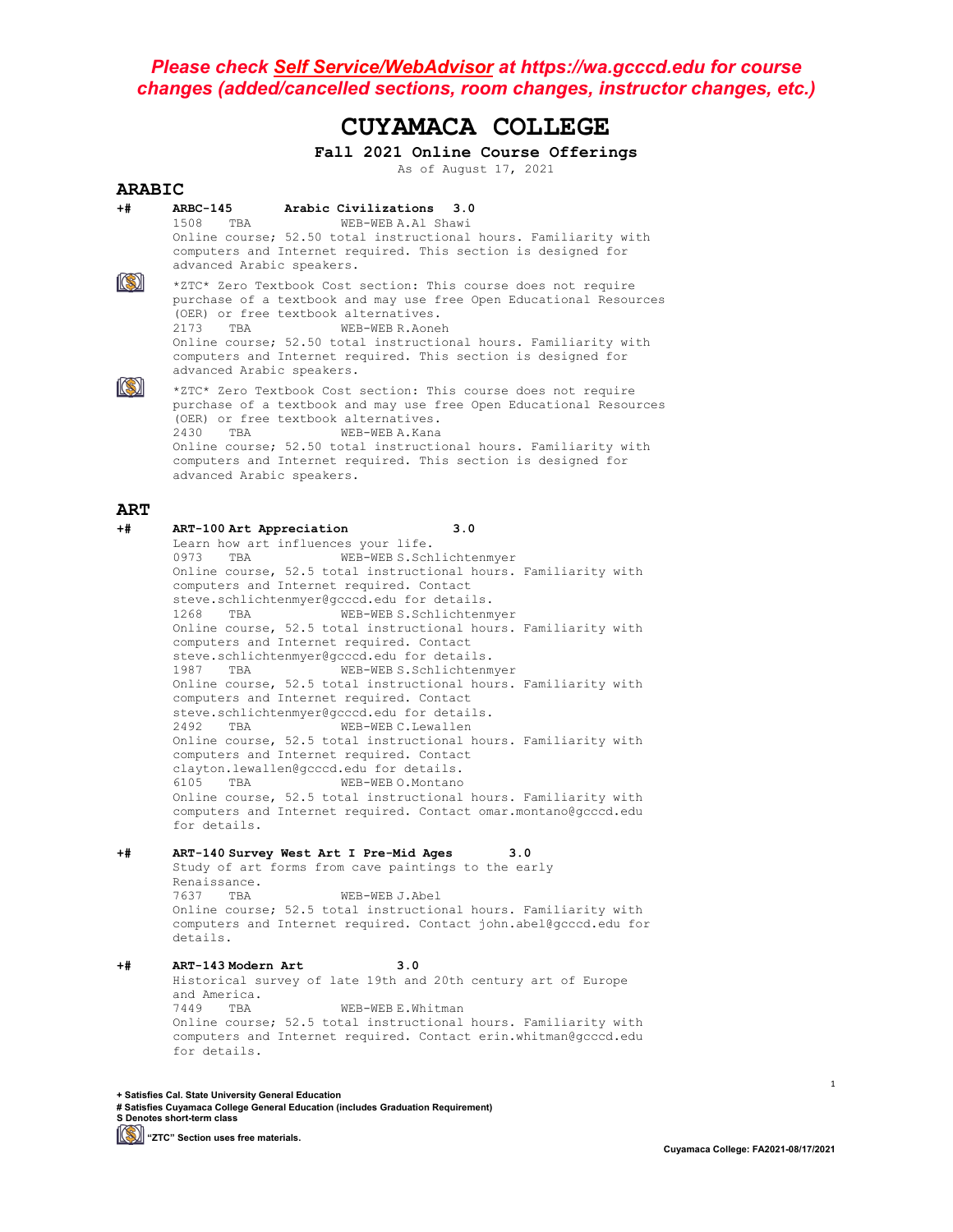# **AMERICAN SIGN LANGUAGE**<br>+# ASL-120 American Sign Langu

- **+# ASL-120 American Sign Language I 4.0** WEB-WEB B.Cohen Online course; 70 total instructional hours. Familiarity with computers and Internet required.<br>2523 TBA WEB-WEB H. WEB-WEB H.Somo Online course; 70 total instructional hours. Familiarity with computers and Internet required.<br>3637 TBA WEB-WEB B. WEB-WEB B.Cohen Online course; 70 total instructional hours. Familiarity with computers and Internet required.
- **+# ASL-121 American Sign Language II 4.0** Prerequisite: "C" grade or higher or "Pass" in ASL 120 or equivalent.<br>7704 TBA WEB-WEB M.Marks Online course; 70 total instructional hours. Familiarity with computers and Internet required.

# **ASTRONOMY**

**+# ASTR-110 Descriptive Astronomy 3.0** WEB-WEB G.Thurman Online course; 52.5 total instructional hours. Familiarity with computers and Internet required.<br>5554 TRA WEB-WERG. WEB-WEB G.Thurman Online course, 52.5 total instructional hours. Familiarity with computers and Internet required.<br>9888 TBA WEB-WEBG. WEB-WEB G.Thurman Online course; 52.5 total instructional hours. Familiarity with computers and Internet required.

# **AUTOMOTIVE TECHNOLOGY**

**AUTO-099 Intro to Automotive Technology 3.0** Great course for every driver. Learn about your car or begin your Auto major. Students must purchase and build a car model.<br>0995 TBA WEB-WEB I.Castaneda-Garcia Online course; 52.5 total instructional hours. Familiarity with computers and Internet required.

**AUTO-151T Brake System Assessment 0.5** Recommended Preparation: "C" grade or higher or "Pass" in AUTO 162T Electronics Diagnosis and Repair Assessment Test Out or equivalent.<br>9319 TBA

S 9319 TBA WEB-WEB I.Castaneda-Garcia Aug 16-Oct 09 Online course, 26.25 total instructional hours. Familiarity with computers and Internet required.

**AUTO-153T Advanced Brake Assessment 0.5** Recommended Preparation: "C" grade or higher or "Pass" in AUTO 162T Electronics Diagnosis and Repair Assessment Test Out and AUTO 151T Brake System Diagnosis and Repair Assessment Test Out or equivalent.<br>9513 TBA WEB-WEB I.Ca.

S 9513 TBA WEB-WEB I.Castaneda-Garcia Oct 11-Dec 11 Online course, 26.25 total instructional hours. Exams by appointment, contact instructor. Familiarity with computers and Internet required.

**AUTO-161T Electrical Sys Assessment 0.5** Recommended Preparation: "C" grade or higher or "Pass" in AUTO 161L Electrical Diagnosis and Repair Laboratory or equivalent.<br>9330 TBA S 9330 TBA WEB-WEB B.McCombs Aug 16-Oct 09

Online course, 26.25 total instructional hours. Familiarity with computers and Internet required.

**+ Satisfies Cal. State University General Education**

**# Satisfies Cuyamaca College General Education (includes Graduation Requirement) S Denotes short-term class**

**(S)** "ZTC" Section uses free materials.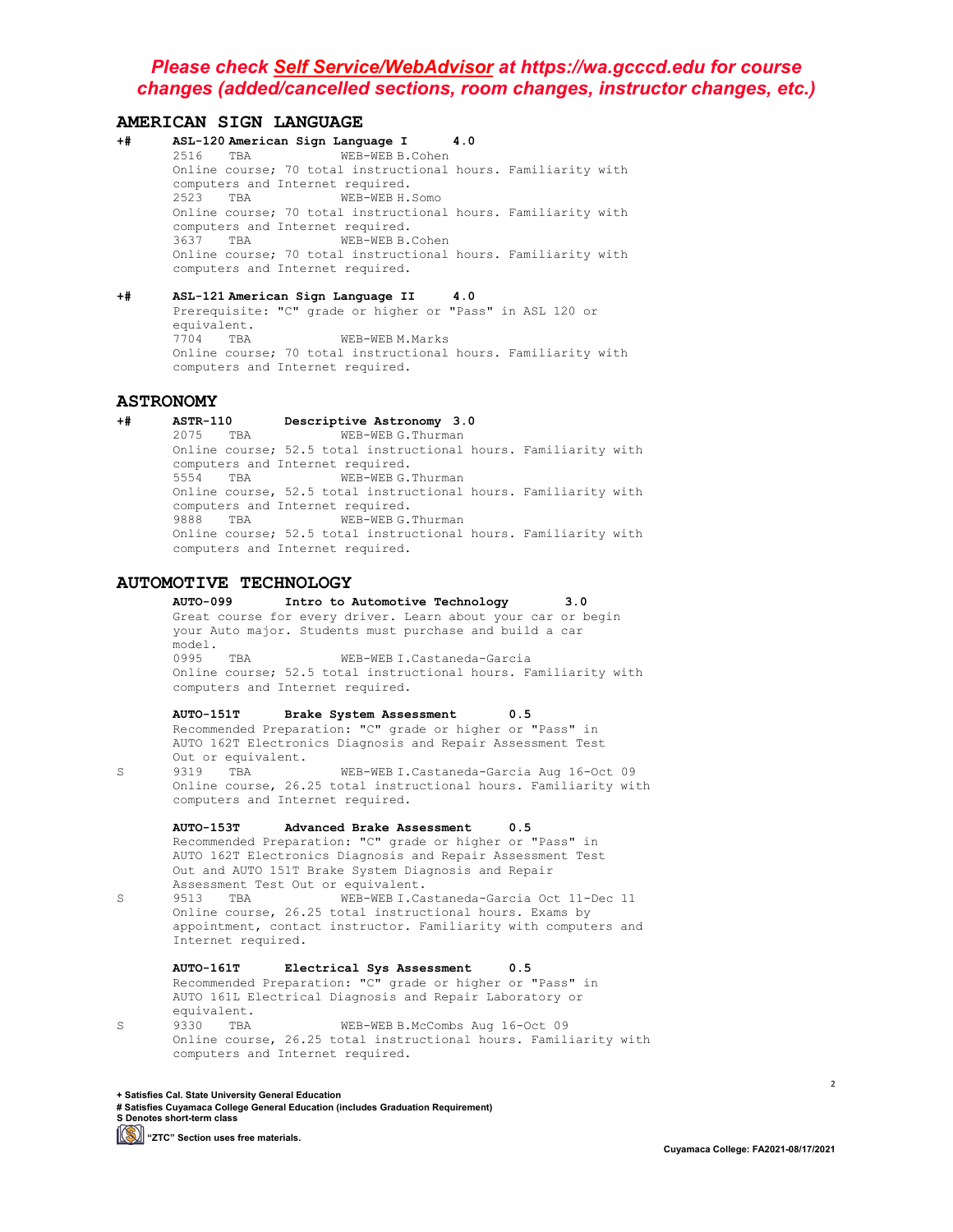**AUTO-162T Electronic Sys Assessment 0.5** Recommended Preparation: "C" grade or higher or "Pass" in AUTO 161T Electrical Diagnosis and Repair Assessment Test Out.<br>9390 S 9390 TBA WEB-WEB B.McCombs Oct 11-Dec 11 Online course, 26.25 total instructional hours. Familiarity with computers and Internet required. **AUTO-171T Climate Control Assessment 0.5** Recommended Preparation: "C" grade or higher or "Pass" in AUTO 162T Electronics Diagnosis and Repair Assessment Test Out.<br>9399 S 9399 TBA WEB-WEB I.Castaneda-Garcia Oct 11-Dec 11 Online course, 26.25 total instructional hours. Familiarity with computers and Internet required. **AUTO-181T Engine Perf I Assessment 0.5** Recommended Preparation: "C" grade or higher or "Pass" in AUTO 162T Electronics Diagnosis and Repair Assessment Test Out.<br>9353 S 9353 TBA WEB-WEB B.McCombs Aug 16-Oct 09 Online course, 26.25 total instructional hours. Familiarity with computers and Internet required. **AUTO-183T Engine Perf II Assessment 0.5** Recommended Preparation: "C" grade or higher or "Pass" 162T Electronics Diagnosis and Repair Assessment Test Out or the equivalent.<br>9364 TBA S 9364 TBA WEB-WEB B.McCombs Oct 11-Dec 11 Online course, 26.25 total instructional hours. Exams by appointment in room K 114 stalls 1-7, contact instructor. Familiarity with computers and Internet required. **AUTO-194T Diesel Eng Perf Assessment 0.5** Recommended Preparation: "C" grade or higher or "Pass" in AUTO 162T Electronics Diagnosis and Repair Assessment Test Out or the equivalent.<br>9361 TBA S 9361 TBA WEB-WEB STAFF Oct 11-Dec 11 Online course, 8.75 total instructional hours. Familiarity with computers and Internet required. **BUSINESS OFFICE TECHNOLOGY BOT-100 Basic Keyboarding 1.0** WEB-WEB M.Cobian Online course; 52.5 total instructional hours.  $\ket{\mathbb{S}}$ \*ZTC\* Zero Textbook Cost section: This course does not require purchase of a textbook and may use free Open Educational Resources (OER) or free textbook alternatives. **BOT-102A Inter Keyboard/Doc Process I 1.5** Prerequisite: "C" grade or higher or "Pass" in BOT 101B or equivalent.<br>7966 TBA S 7966 TBA WEB-WEB H.Ikzir Aug 16-Oct 09 Online course; 26.25 total instructional hours. **BOT-102B Inter Keyboard/Doc Process II 1.5**

Prerequisite: "C" grade or higher or "Pass" in BOT 102A or equivalent.<br>7967 TBA S 7967 TBA WEB-WEB H.Ikzir Oct 11-Dec 11 Online course; 26.25 total instructional hours.

**+ Satisfies Cal. State University General Education**

**# Satisfies Cuyamaca College General Education (includes Graduation Requirement) S Denotes short-term class**

**[Simma]** "ZTC" Section uses free materials.

3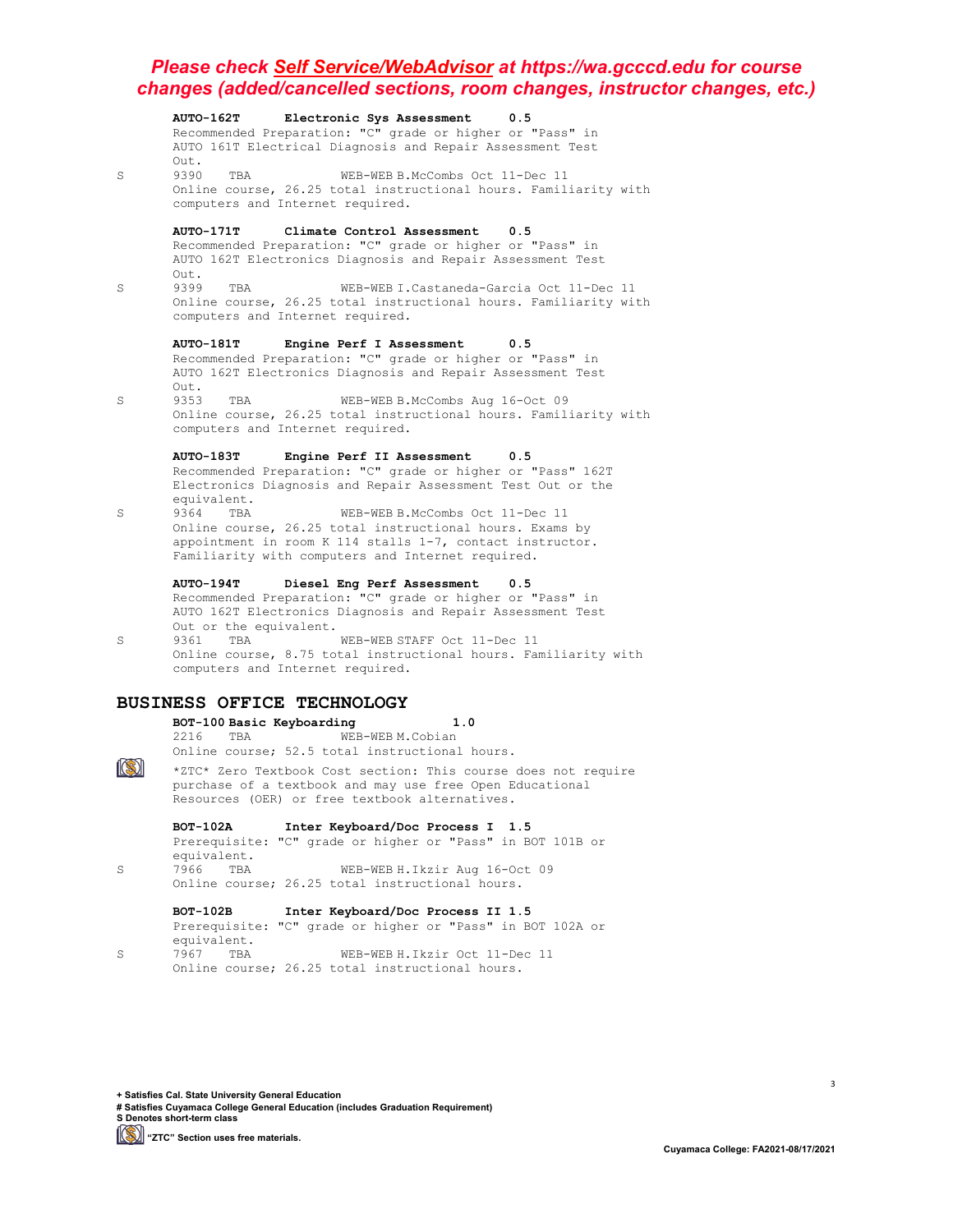|   | Bldg Keyboarding Skill I<br><b>BOT-103A</b><br>0.5<br>Recommended Preparation: "C" grade or higher or "Pass" in                                                                                                                                                                            |
|---|--------------------------------------------------------------------------------------------------------------------------------------------------------------------------------------------------------------------------------------------------------------------------------------------|
| S | BOT 100 or equivalent.<br>2288<br>WEB-WEB A. Zuckerman Aug 16-Oct 09<br>TBA<br>Online course; 26.25 total instructional hours.                                                                                                                                                             |
|   | *ZTC* Zero Textbook Cost section: This course does not require<br>purchase of a textbook and may use free Open Educational Resources<br>(OER) or free textbook alternatives.                                                                                                               |
| S | вот-103в<br>Bldg Keyboarding Skill II<br>0.5<br>Recommended Preparation: "C" grade or higher or "Pass" in<br>BOT 103A or equivalent.<br>WEB-WEB A.Zuckerman Oct 11-Dec 11<br>2289<br>TBA                                                                                                   |
|   | Online course; 26.25 total instructional hours.<br>*ZTC* Zero Textbook Cost section: This course does not require<br>purchase of a textbook and may use free Open Educational Resources<br>(OER) or free textbook alternatives.                                                            |
|   | <b>BOT-103C</b><br>Bldg Keyboarding Skill III<br>0.5<br>Recommended Preparation: "C" grade or higher or "Pass" in<br>BOT 103B or equivalent.                                                                                                                                               |
| S | 2290<br>WEB-WEB A.Zuckerman Oct 11-Dec 11<br>TBA<br>Online course; 26.25 total instructional hours.                                                                                                                                                                                        |
|   | *ZTC* Zero Textbook Cost section: This course does not require<br>purchase of a textbook and may use free Open Educational Resources<br>(OER) or free textbook alternatives.                                                                                                               |
| S | BOT-116 Essential Access<br>1.0<br>Recommended Preparation: "C" grade or higher or "Pass" in<br>BOT 096, 100, 119 or equivalent.<br>2292<br>TBA<br>WEB-WEB D.Woods Oct 11-Dec 11<br>Online course; 35 total instructional hours.                                                           |
| S | BOT-119 Windows-The Information Worker<br>2.0<br>Recommended Preparation: "C" grade or higher or "Pass" in<br>BOT 100 or equivalent, BOT 096 or equivalent or concurrent<br>enrollment<br>8039<br>TBA<br>WEB-WEB A.Zuckerman Sep 13-Dec 04<br>Online course, 35 total instructional hours. |
|   | *ZTC* Zero Textbook Cost section: This course does not require<br>purchase of a textbook and may use free Open Educational<br>Resources (OER) or free textbook alternatives.                                                                                                               |
| S | BOT-120 Comprehensive Word I<br>1.0<br>Recommended Preparation: "C" grade or higher or "Pass" in<br>BOT 096, 101AB, 119 or equivalent.<br>2228<br>TBA<br>WEB-WEB M. Cobian Aug 16-Sep 25<br>Online course; 35 total instructional hours.                                                   |
| S | BOT-121 Comprehensive Word II<br>1.0<br>Recommended Preparation: "C" grade or higher or "Pass" in<br>BOT 120 or equivalent.<br>2232<br>TBA<br>WEB-WEB H. Ikzir Sep 27-Oct 30<br>Online course; 35 total instructional hours.                                                               |
| S | BOT-122 Comprehensive Word III<br>1.0<br>Prerequisite: "C" grade or higher or "Pass" in BOT 121 or<br>equivalent.<br>WEB-WEB H. Ikzir Nov 01-Dec 11<br>9812<br>TBA<br>Online course; 35 total instructional hours.                                                                         |
| S | BOT-123 Comprehensive Excel I<br>1.0<br>Recommended Preparation: "C" grade or higher or "Pass" in<br>BOT 096, 100, 119 or equivalent.<br>2274 TBA<br>WEB-WEB J.Colon Aug 16-Sep 25<br>Online course; 35 total instructional hours.                                                         |

**+ Satisfies Cal. State University General Education # Satisfies Cuyamaca College General Education (includes Graduation Requirement) S Denotes short-term class**

**[Simmal]** "ZTC" Section uses free materials.

4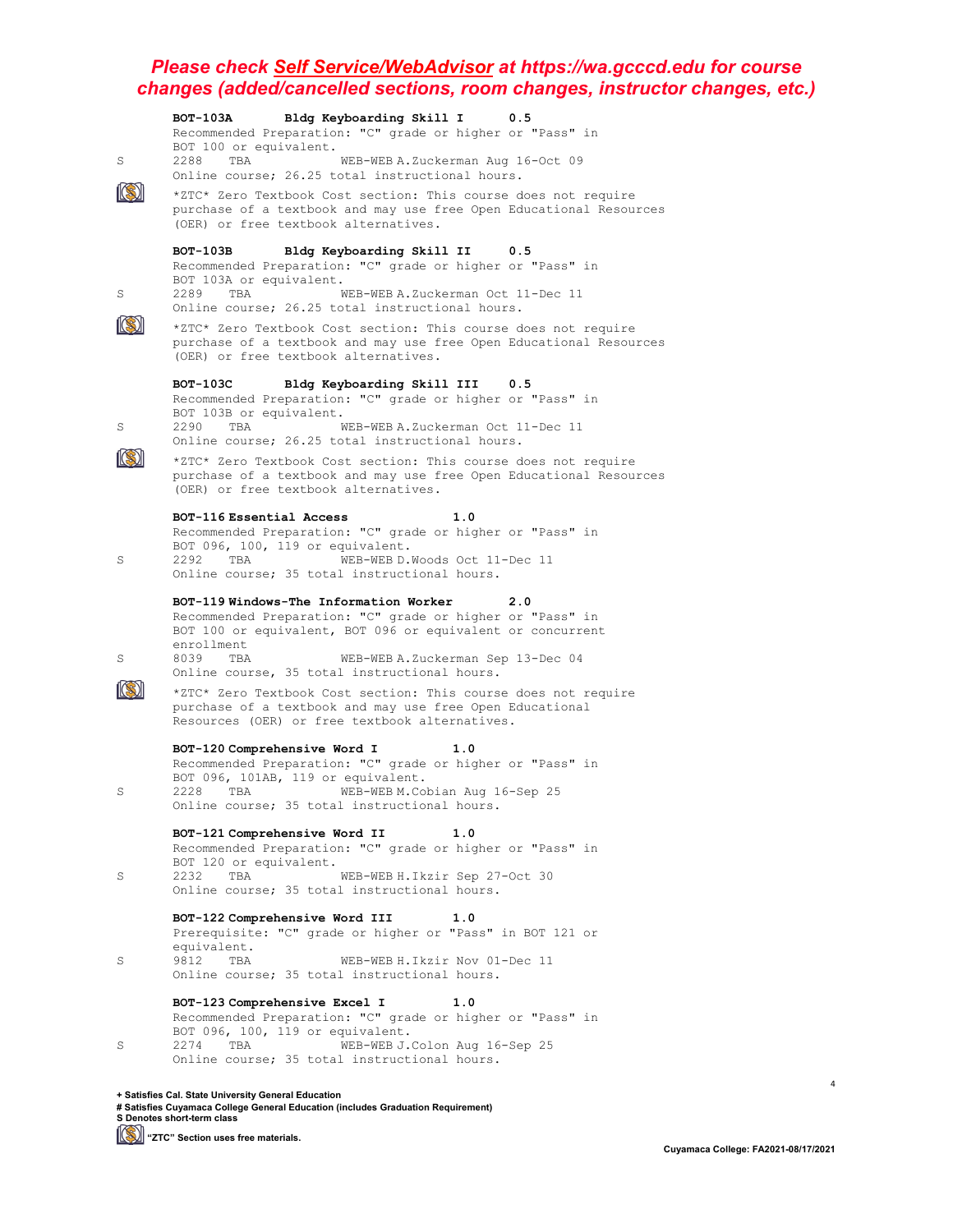**BOT-124 Comprehensive Excel II 1.0** Recommended Preparation: "C" grade or higher or "Pass" in BOT 123 or equivalent.<br>2275 TBA WEB S 2275 TBA WEB-WEB J.Colon Sep 27-Oct 30 Online course; 35 total instructional hours.

**BOT-125 Comprehensive Excel III 1.0** Prerequisite: "C" grade or higher or "Pass" in BOT 124 or equivalent.<br>9411 TBA S 9411 TBA WEB-WEB J.Colon Nov 01-Dec 11 Online course; 35 total instructional hours.

> **BOT-174 Computer Concepts and App. 3.0** WEB-WEB M.Cobian Online course, 52.5 total instructional hours.

#### **BUSINESS**

**BUS-110 Introduction to Business 3.0**

2464 TBA WEB-WEB J.Newmann Online course; 52.5 total instructional hours. Familiarity with computers and Internet required. Contact instructor at jennifer.newman@gcccd.edu.

S 9587 TBA HSHM-HSHM D.Fisher Sep 20-Jan 21 Online course; 52.5 total instructional hours. Familiarity with computers and Internet required. Designed for dual enrollment students at Health Sciences High & Middle College. Registration for dual enrollment students at HSHMC only. No meetings 11/11 (Veteran's Day), 11/22 to 11/26(Thanksgiving), 12/20 to 12/31 (Winter Break), and 1/17 (Martin Luther King, Jr).

#### **BUS-111 Entrep: Starting a Business 3.0**

Starting or expanding a small business. 1155 TBA WEB-WEB D.Fitch Online course; XX total instructional hours. Familiarity with computers and Internet required. This is part of certificates in Craft Industries and OH. Contact instructor at dana.fitch@gcccd.edu.

#### **BUS-113 GIG Econ-Entrepreneurial Path 2.0**

S 6112 TBA WEB-WEB D.Fitch Oct 11-Nov 20 Online course, 35 total instructional hours. Familiarity with computers and Internet required. Applicable to craft industries and entrepreneurship. Contact instructor at dana.fitch@gcccd.edu.

**BUS-120 Financial Accounting 4.0** S 5607 TBA WEB-WEB C.Obyrne Aug 16-Oct 09 Online course, 70 total instructional hours. Familiarity with computers and Internet required. Contact instructor at christopher.obyrne@gcccd.edu. 1088 TBA WEB-WEB C.Obyrne Online course, 70 total instructional hours. Familiarity with computers and Internet required. Contact instructor at christopher.obyrne@gcccd.edu. S 7771 TBA WEB-WEB C.Obyrne Sep 07-Dec 11 Online course, 70 total instructional hours. Familiarity with computers and Internet required. Contact instructor at christopher.obyrne@gcccd.edu.

> **BUS-121 Managerial Accounting 4.0** Prerequisite: "C" grade or higher or "Pass" in BUS 120 or equivalent.<br>1080 TBA WEB-WEB A.Taccone Online course; 70 total instructional hours. Familiarity with computers and Internet required. Contact instructor at albert.taccone@gcccd.edu.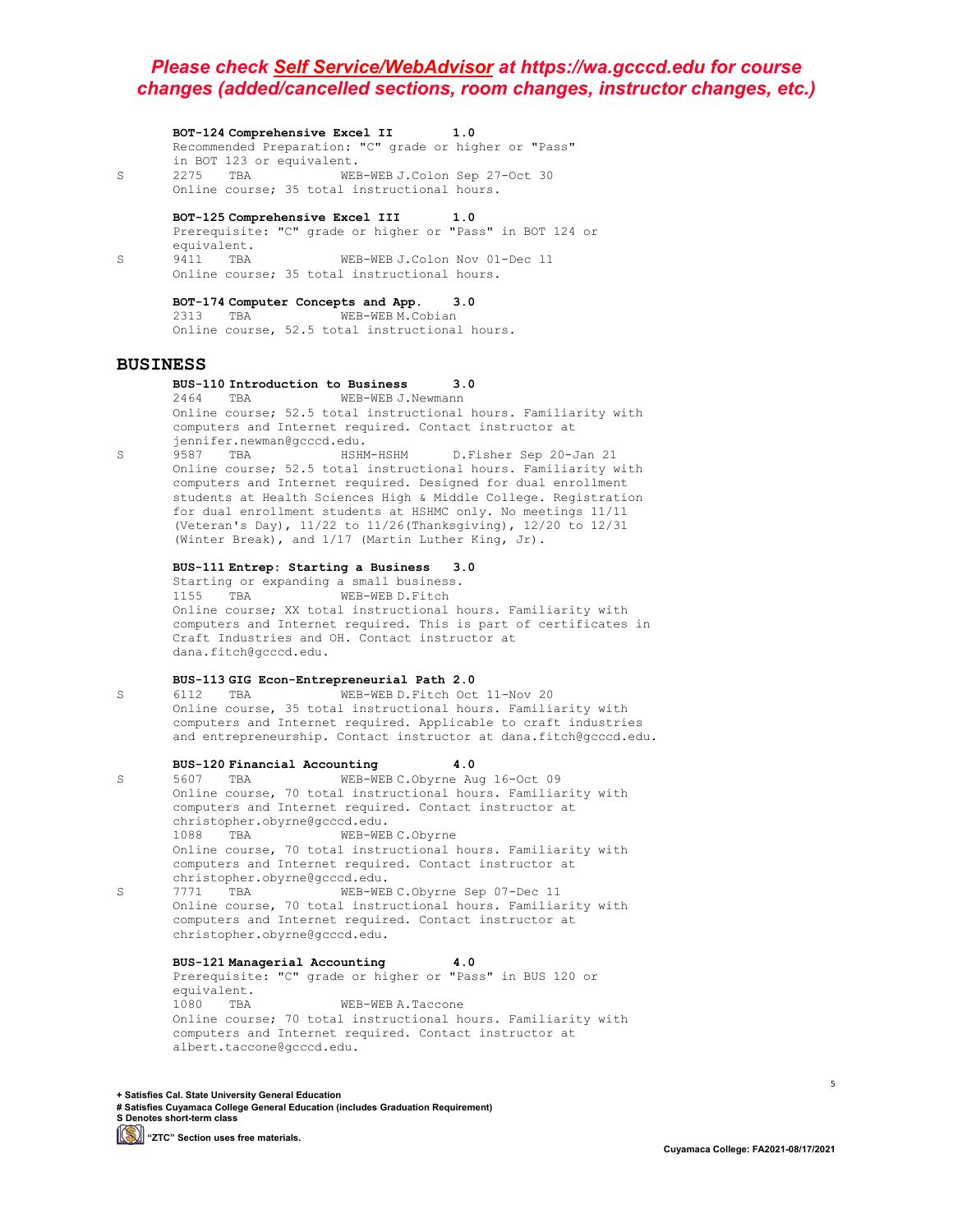

**+ Satisfies Cal. State University General Education # Satisfies Cuyamaca College General Education (includes Graduation Requirement) S Denotes short-term class**

**(S)** "ZTC" Section uses free materials.

6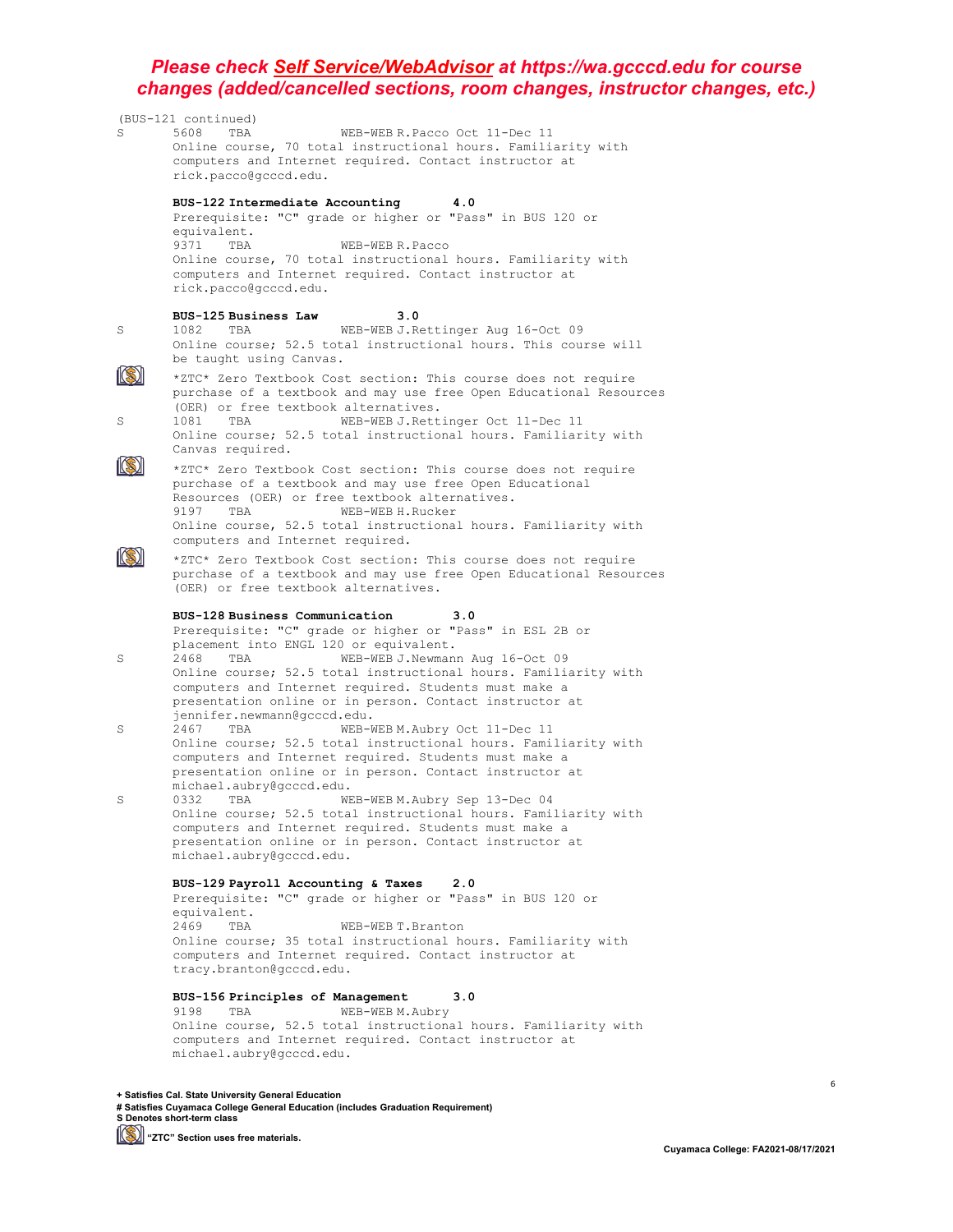**BUS-195 Principles of Money Mgmt. 3.0** 2470 TBA WEB-WEB J.Ducharme Online course; 52.5 total instructional hours. Familiarity with computers and Internet required. Contact instructor at julie.duchmarme@gcccd.edu. S 9623 TBA HSHM-HSHM D.Fisher Sep 20-Jan 14 Online course; 52.5 total instructional hours. Familiarity with computers and Internet required. Designed for dual enrollment students at Health Sciences High & Middle College. Registration for dual enrollment students at HSHMC only. No meetings 11/11 (Veterans Day), 11/22 to 11/26 (Thanksgiving), 12/20 to 12/31 (Winter Break), and 1/17 (Martin Luther King, Jr). **CHILD DEVELOPMENT CD-123 Programs-Curric Young Children 3.0** 9558 TBA WEB-WEB A.Hatfield Online course, 52.5 total instructional hours. Familiarity with computers and Internet required. **CD-124 Infant & Toddler Development 3.0** 2459 TBA WEB-WEB M.Dinkins Online course, 52.5 total instructional hours. Familiarity with computers and Internet required. **+# CD-125 Child Growth and Development 3.0** 2765 TBA WEB-WEB N.Hernandez Online course, 52.5 total instructional hours. Familiarity with computers and Internet required.<br>2770 TBA WEB-WEB K.Kotowski 2770 TBA WEB-WEB K.Kotowski Online course, 52.5 total instructional hours. Familiarity with computers and Internet required. **CD-130 Curric: Design & Implement 3.0** Recommended Preparation: "C" grade or higher or "Pass" in CD 123, 125, 126, 127, 128, 129, 131 or equivalent.<br>2462 TBA WEB-WEB N. Hernandez 2462 TBA WEB-WEB N.Hernandez Online course; 52.5 total instructional hours. Familiarity with computers, Internet required. **+# CD-131 Child, Family and Community 3.0** Recommended Preparation: "C" grade or higher or "Pass" in CD 123, 125 or equivalent.<br>0226 TBA WEB-WEB-WEB A.Cardenas Online course; 52.5 total instructional hours. Familiarity with computers, Internet required.<br>1142 TBA WEB-WEB WEB-WEB A.Hatfield Online course; 52.5 total instructional hours. Familiarity with computers, Internet required. **CD-134 Health, Safety & Nutrition 3.0** 2340 TBA WEB-WEB L.Furry Online course; 52.5 instructional hours. Familiarity with computers, Internet required.<br>8051 TBA WEB-WEE WEB-WEB L.Furry Online course, 52.5 total instructional hours. Familiarity with computers, Internet required. **CD-137 Admin of Cd Programs I 3.0** Recommended Preparation: "C" grade or higher or "Pass" in 12 CD units as required by Title 22 licensing regulations: CD 125, 131, and 6 units in program curriculum (CD 123 and 126 or 127 or 128 or 129 or 130).<br>9189 TBA WEB-WEBC.S WEB-WEB C.Stevens Online course, 52.50 total instructional hours. Familiarity with computers and Internet required.

**+ Satisfies Cal. State University General Education # Satisfies Cuyamaca College General Education (includes Graduation Requirement) S Denotes short-term class (S)** "ZTC" Section uses free materials.

7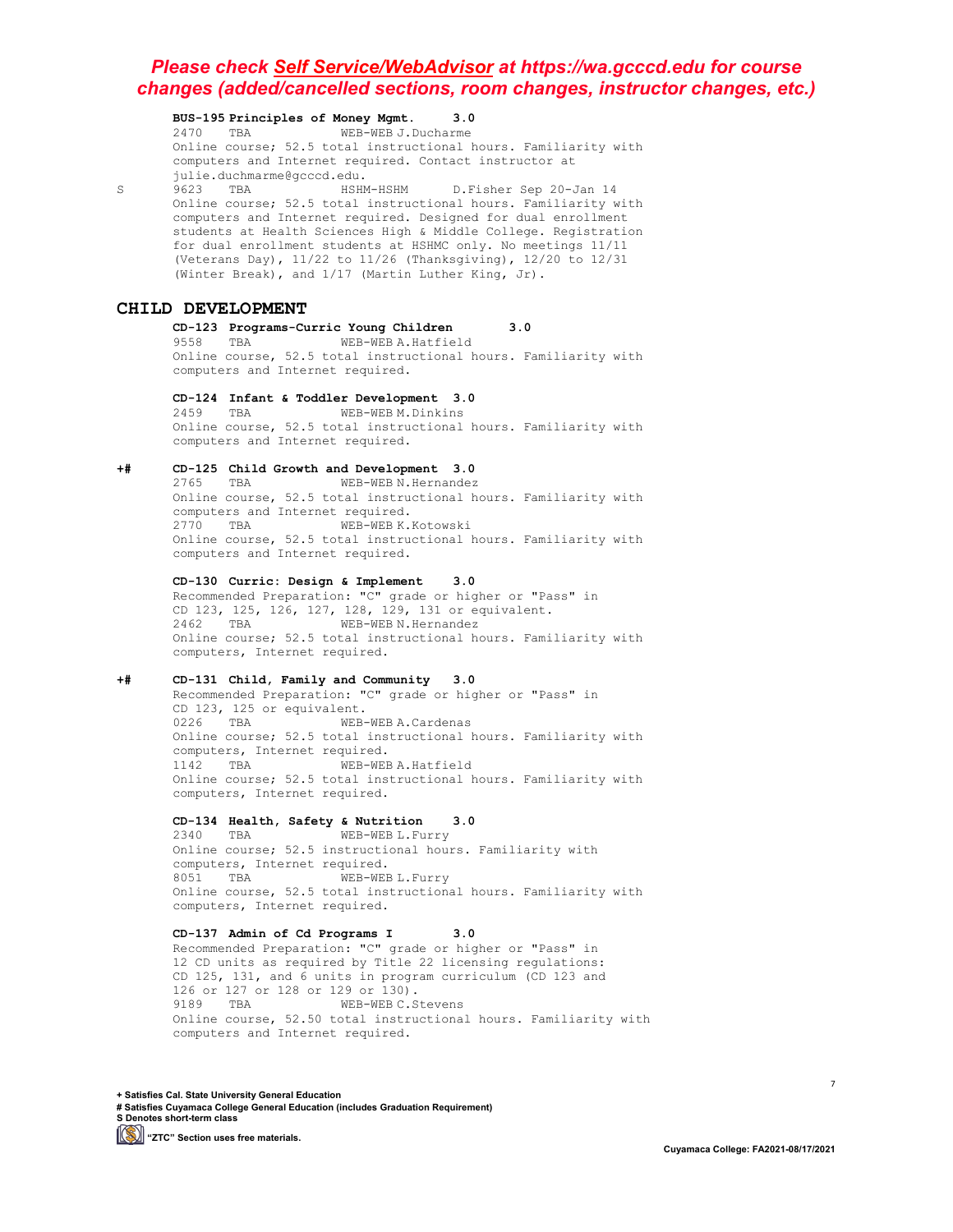**CD-141 Work W/Children-Special Needs 3.0** 2463 TBA WEB-WEB K.Zink Online course; 52.5 total instructional hours.

**CD-153 Teaching in a Diverse Society 3.0**

2028 TBA WEB-WEB L.Furry Online course; 52.5 total instructional hours.

### **COMPUTER INFORMATION SCI-CC**

#### **+ CIS-110 Principles Information Systems 4.0** WEB-WEB J.Johnson Online course; 105 total instructional hours. Microsoft Office using Access, Excel. Articulates with MIS 180 at SDSU.<br>2476 FRA WER-WER D Baney Aug 16-Nov 06 S 2476 TBA WEB-WEB D.Raney Aug 16-Nov 06 Online course; 105 total instructional hours. See https://www.cuyamaca.edu/faculty-directory/david-raney.php for orientation information. Microsoft Office using Access, Excel. Articulates with MIS 180 at SDSU.<br>2481 TBA WEB-WEB E.S. S 2481 TBA WEB-WEB E.Sands Aug 30-Nov 20 Online course; 105 total instructional hours. See https://www.cuyamaca.edu/faculty-directory/edward-sands.php for orientation information. Microsoft Office using Access, Excel. Articulates with MIS 180 at SDSU. **CIS-120 Computer Maintenance A+ Cert 3.0** Recommended Preparation: Basic computer skills (basic knowledge of hardware, operating systems, applications software).<br>1193 TBA S 1193 TBA WEB-WEB T.Phillips Aug 16-Nov 06 Online course; 87.5 instructional hours. Familiarity with computers and Internet required. See https://www.cuyamaca.edu/faculty-directory/tim-phillips/index.php for orientation information. **CIS-125 Network+ Certification 3.0** Recommended Preparation: Basic computer skills (basic knowledge of hardware, operating systems, applications software).<br>1171 TBA S 1171 TBA WEB-WEB T.Phillips Aug 16-Nov 06 Online course; 87.5 total instructional hours. See https://www.cuyamaca.edu/faculty-directory/tim-phillips/index.php for orientation information. **CIS-190 Windows Operating System 3.0** Using Windows 7 Enterprise. When combined with CIS 120, covers material in MCP 70-620 exam. Prerequisite: "C" grade or higher or "Pass" in CIS 120 or 125 or equivalent or current CompTIA A+ or N+ certification.<br>1174 TBA WEB-WEB J.Garibay Aug 16-Nov 06 S 1174 TBA WEB-WEB J.Garibay Aug 16-Nov 06 Online course; 87.5 total instructional hours. See Canvas for orientation. **CIS-211 Web Development I 3.0** Recommended Preparation: Basic computer skills (ability to use the Internet, word process documents, manage electronic files).<br>5029 TBA 5029 TBA WEB-WEB D.Dean Online course; 87.5 total instructional hours. Contact Instructor for orientation information.



\*ZTC\* Zero Textbook Cost section: This course does not require purchase of a textbook and may use free Open Educational Resources (OER) or free textbook alternatives.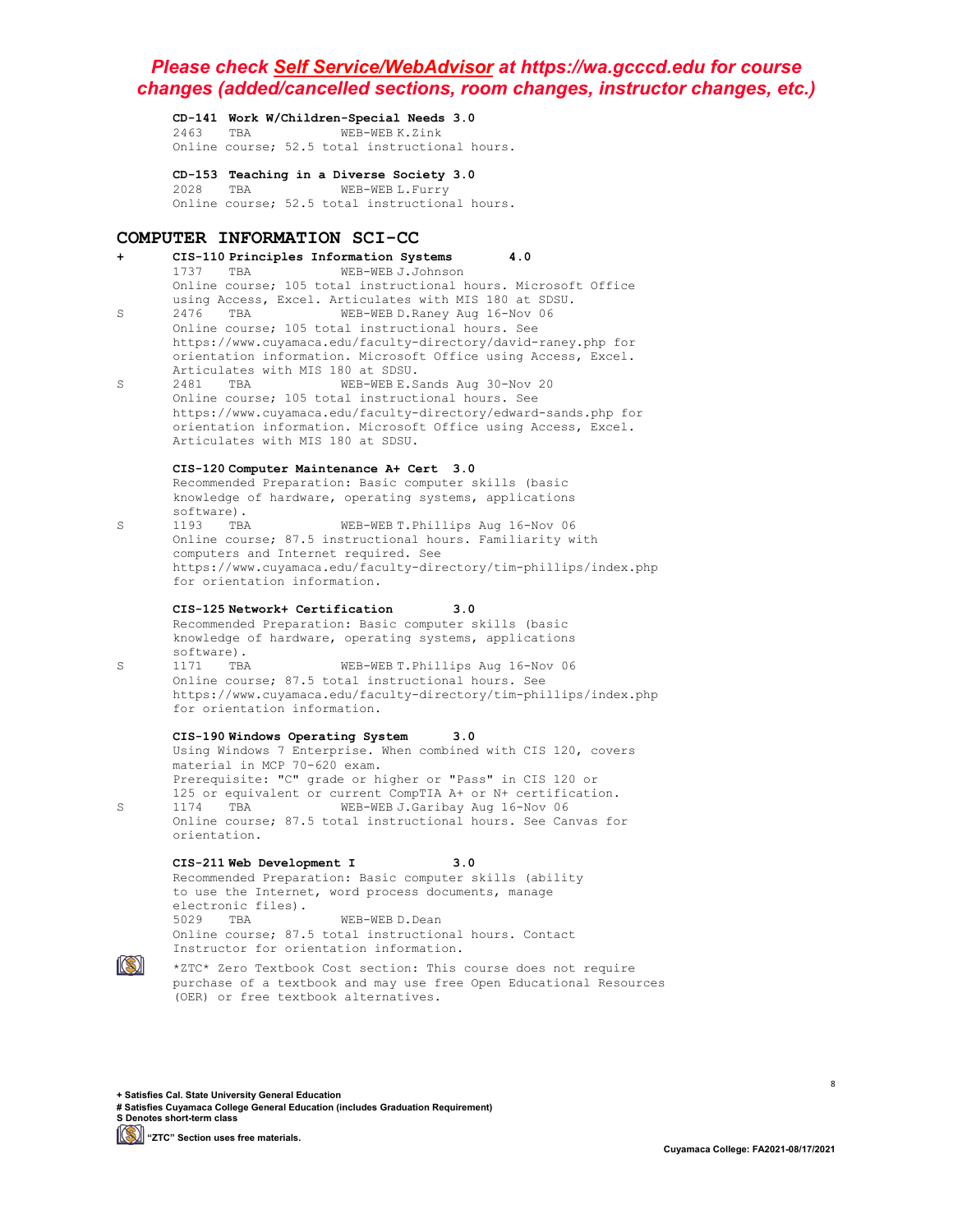#### **CIS-219 PHP/MySQL Dynamic Web Apps 3.0**

Recommended Preparation: Prior experience with HTML/CSS coding, programming, and database development. These skills can be acquired by completing CIS 211, CIS 140, and any Computer Science course.<br>5618 TBA WE WEB-WEB T.Pelkie Online course; 87.50 instructional hours. Familiarity with computers and Internet required.

#### **CIS-263 Fundamentals Network Security 3.0**

Recommended Preparation: "C" grade or higher or "Pass" in CIS 125 or 201 or equivalent, and "C" grade or higher or "Pass" in 190 or 191 or equivalent.<br>1212 TBA WEB-WEB A.Alam 1212 TBA WEB-WEB A.Alam Online course; 87.5 total instructional hours. Familiarity with computers and Internet required.

# **COMMUNICATION**

**+# COMM-110 Intro to Mass Communication 3.0** WEB-WEB K.Togerson Online course, 52.5 total instructional hours. Familiarity with computers and Internet required.

# **+# COMM-120 Interpersonal Communication 3.0**

WEB-WEB C.Pearson Online course; 52.50 total instructional hours. Familiarity with computers and Internet required.<br>1799 TBA WEB-WEBN. WEB-WEB N.Jennings Online course, 52.5 total instructional hours. Familiarity with computers and Internet required.<br>6130 TBA WEB-WEBK. WEB-WEB K.Togerson Online course; 52.5 total instructional hours. Familiarity with computers and Internet required. 9071 TBA WEB-WEB I.Ornelas Online course, 52.5 total instructional hours. Familiarity with computers and Internet required.<br>9904 TBA WEB-WEBB. WEB-WEB B.O'Donnell Online course; 52.5 total instructional hours. Familiarity with computers and Internet required.

**+# COMM-122 Public Speaking 3.0** B.Chambers Sep 20-Jan 21 Online Course; 52.5 instructional hours. Designed for dual enrollment students at Health Sciences High & Middle College. Registration for dual enrollment students at HSHMC only. No meetings 11/11 (Veterans Day), 11/22-11/26 (Thanksgiving),  $12/20-12/31$  (Winter Break), and  $1/17$  (Martin Luther King, Jr).<br>9900 TBA WEB-WEB K. Togerson 9900 TBA WEB-WEB K.Togerson Online course; 52.5 total instructional hours. Familiarity with computers and Internet required.

# **COUNSELING**

# **COUN-095 Academic/Financial Aid Plan 0.5**

- Pass/No Pass Only.<br>5800 TBA S 5800 TBA WEB-WEB R.Panganiban Aug 23-Aug 28 Online course; 8.75 total instructional hours. This course is designed for students on probation or disqualification with financial aid.<br>5805 TBA WEB-WEB R.Pang
- S 5805 TBA WEB-WEB R.Panganiban Sep 27-Oct 02 Online course; 8.75 total instructional hours. This course is designed for students on probation or
- disqualification with financial aid.<br>5809 TBA WEB-WEB R.Pang S 5809 TBA WEB-WEB R.Panganiban Nov 01-Nov 06 Online course; 8.75 total instructional hours. This course is designed for students on probation or disqualification with financial aid.

**+ Satisfies Cal. State University General Education**

**# Satisfies Cuyamaca College General Education (includes Graduation Requirement) S Denotes short-term class**

**(S)** "ZTC" Section uses free materials.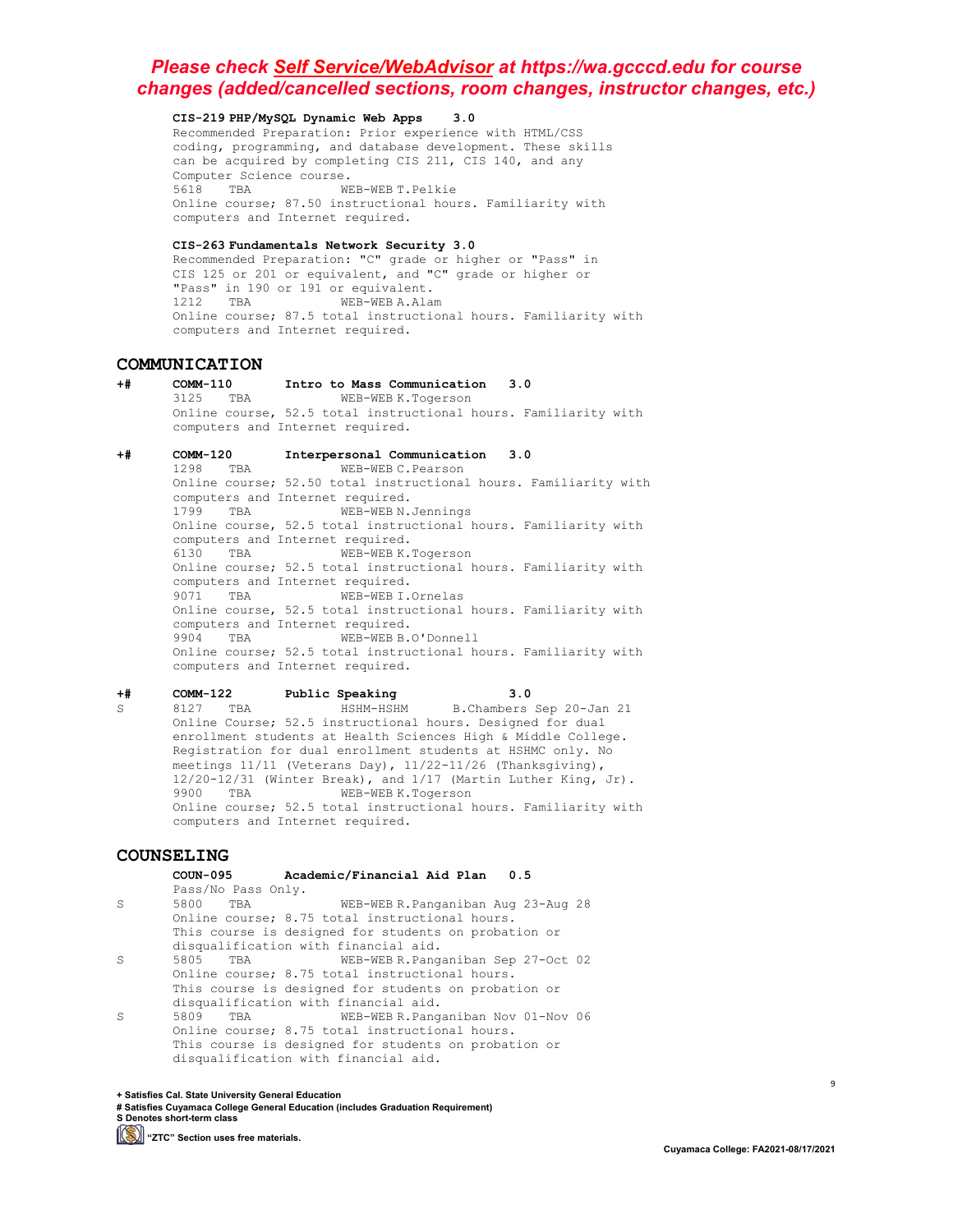| +                 | $COUN-120$<br>College and Career Success<br>3.0                                                                                                                                                                                                                                                                                                                                                                                                                                                                                                                                                                                                                     |
|-------------------|---------------------------------------------------------------------------------------------------------------------------------------------------------------------------------------------------------------------------------------------------------------------------------------------------------------------------------------------------------------------------------------------------------------------------------------------------------------------------------------------------------------------------------------------------------------------------------------------------------------------------------------------------------------------|
| S                 | WEB-WEB C.Morrin Aug 16-Oct 09<br>0321<br>TBA<br>Online course; 52.5 instructional hours.<br>This course will be offered on the Internet using Canvas. If you<br>are new to online learning you are encouraged to visit<br>www.gcccd.edu/online to familiarize yourself with online<br>classes. Visit www.cuyamaca.edu/people/cindy-morrin for more<br>information and to contact your instructor.                                                                                                                                                                                                                                                                  |
| S                 | *ZTC* Zero Textbook Cost section: This course does not require<br>purchase of a textbook and may use free Open Educational<br>Resources (OER) or free textbook alternatives.<br>WEB-WEB C.Morrin Aug 16-Oct 09<br>7854<br>TBA<br>Online course; 52.5 total instructional hours. This course will<br>be offered on the Internet using Canvas. If you are new to online<br>learning you are encouraged to visit www.gcccd.edu/online to<br>familiarize yourself with online classes. Visit<br>www.cuyamaca.edu/people/cindy-morrin for more information and to<br>contact your instructor.                                                                            |
|                   | *ZTC* Zero Textbook Cost section: This course does not require<br>purchase of a textbook and may use free Open Educational Resources<br>(OER) or free textbook alternatives.<br>0305<br>TBA<br>WEB-WEB A.Blyumin<br>Online course; 52.5 total instructional hours. Familiarity with<br>computers and Internet required.<br>WEB-WEB A. Yassi<br>0318<br>TBA<br>Online course; 52.5 total instructional hours. Familiarity with<br>computers, high speed Internet required.<br>0320<br>WEB-WEB M. Fralick<br>TBA<br>Online course; 52.5 total instructional hours. Familiarity with<br>computers, high speed Internet required. See<br>collegesuccess1.com/online.htm |
| S                 | 0319<br>TBA<br>WEB-WEB C.Morrin Oct 11-Dec 11<br>Online course; 52.5 instructional hours. This course will be<br>offered on the Internet using Canvas. If you are new to online<br>learning you are encouraged to visit www.gcccd.edu/online to<br>familiarize yourself with online classes. Visit<br>www.cuyamaca.edu/people/cindy-morrin for more information and to<br>contact your instructor.                                                                                                                                                                                                                                                                  |
|                   | *ZTC* Zero Textbook Cost section: This course does not require<br>purchase of a textbook and may use free Open Educational Resources<br>(OER) or free textbook alternatives.                                                                                                                                                                                                                                                                                                                                                                                                                                                                                        |
| S                 | WEB-WEB C.Morrin Oct 11-Dec 11<br>4114<br>TBA<br>Online course; 52.5 instructional hours.<br>This course will be offered on the Internet using Canvas. If you<br>are new to online learning you are encouraged to visit<br>www.gcccd.edu/online to familiarize yourself with online<br>classes. Visit www.cuyamaca.edu/people/cindy-morrin for more<br>information and to contact your instructor.                                                                                                                                                                                                                                                                  |
| <b>IRSN</b><br>KS | *ZTC* Zero Textbook Cost section: This course does not require<br>purchase of a textbook and may use free Open Educational<br>Resources (OER) or free textbook alternatives.                                                                                                                                                                                                                                                                                                                                                                                                                                                                                        |
| S                 | 9302<br>WEB-WEB C.Morrin Aug 16-Oct 09<br>TBA<br>Online course; 52.5 instructional hours. This course will be<br>offered on the Internet using Canvas. If you are new to online<br>learning you are encouraged to visit www.gcccd.edu/online to<br>familiarize yourself with online classes. Visit<br>www.cuyamaca.edu/people/cindy-morrin for more information and to<br>contact your instructor.                                                                                                                                                                                                                                                                  |
|                   | *ZTC* Zero Textbook Cost section: This course does not require<br>purchase of a textbook and may use free Open Educational Resources<br>(OER) or free textbook alternatives.                                                                                                                                                                                                                                                                                                                                                                                                                                                                                        |

**+ Satisfies Cal. State University General Education**

**# Satisfies Cuyamaca College General Education (includes Graduation Requirement) S Denotes short-term class**

**[Simmal]** "ZTC" Section uses free materials.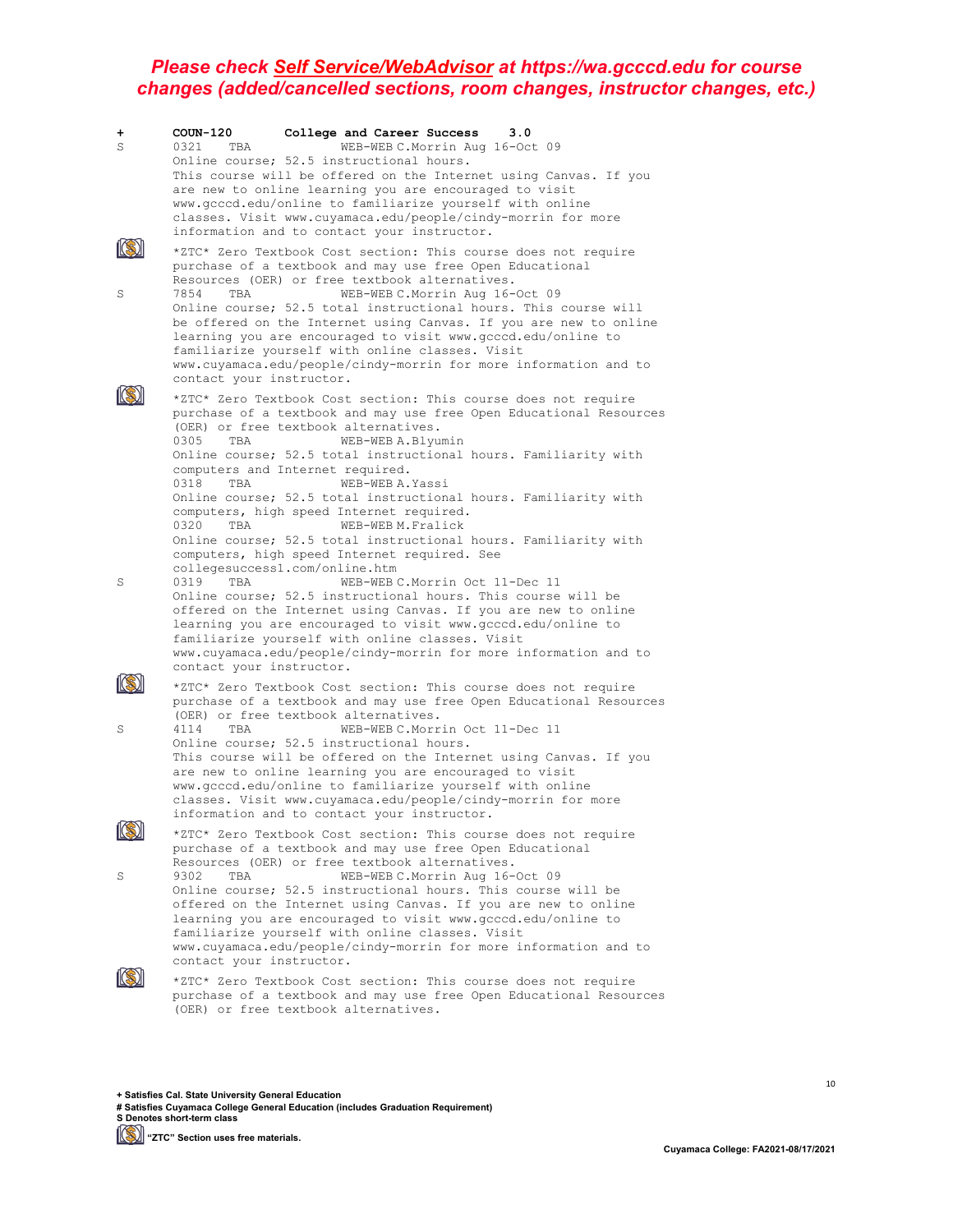(COUN-120 continued) WEB-WEB C.Morrin Oct 11-Dec 11 Online course; 52.5 instructional hours. This course will be offered on the Internet using Canvas. If you are new to online learning you are encouraged to visit www.gcccd.edu/online to familiarize yourself with online classes. Visit www.cuyamaca.edu/people/cindy-morrin for more information and to contact your instructor.  $\mathbb{S}$ \*ZTC\* Zero Textbook Cost section: This course does not require purchase of a textbook and may use free Open Educational Resources (OER) or free textbook alternatives.

**+ COUN-140 Self Awareness & Interpersonal 3.0** WEB-WEB R.Jerjis Online course; 52.5 total instructional hours. Familiarity with computers, high speed Internet required.

### **COMPUTER SCIENCE-CC**

#### **CS-119 Program Design & Development 3.0**

Corequisite: CS 119L Recommended Preparation: "C" grade or higher or "Pass" in CIS 110 or equivalent.<br>0799 TBA WEB-WEB D.Sullivan Online course; 52.5 total instructional hours. Requires concurrent enrollment in CS 119L #0800.

#### **CS-119L Program Design & Develop Lab 1.0**

Corequisite: CS 119 Recommended Preparation: "C" grade or higher or "Pass" in CIS 110 or equivalent.<br>0800 TBA WEB-WEB D.Sullivan Online course; 52.5 total instructional hours. Familiarity with computers, Internet required. Requires concurrent enrollment in CS 119 #0799.

#### **CS-181 Intro to C++ Programming 4.0**

Recommended Preparation: "C" grade or higher or "Pass" in CS 119 or equivalent, and intermediate algebra.<br>9920 TBA WEB-WEB J. Gerstenberg WEB-WEB J.Gerstenberg Online course; 105 total instructional hours. Familiarity with computers, Internet required. Email azhar.antwan@gcccd.edu. This course does not currently transfer to San Diego State University.

#### **CS-281 Intermediate C++ Programming 4.0**

Prerequisite: "C" grade or higher or "Pass" in CS 181 or equivalent.<br>0798 TBA WEB-WEB L.Carver Online course; 105 total instructional hours. Familiarity with computers and Internet required.

# ECONOMICS<br>+# ECON-120

#### **+# ECON-120 Principles of Macroeconomics 3.0**

ECON 120, 121 may be taken in any order or simultaneously. Prerequisite: Appropriate mathematics placement.<br>9815 TBA WEB-WEB M.Aubry Aug 16-Oct. S 9815 TBA WEB-WEB M.Aubry Aug 16-Oct 09 Online course; 52.5 total instructional hours. Familiarity with computers and Internet required. Contact instructor at michael.aubry@gcccd.edu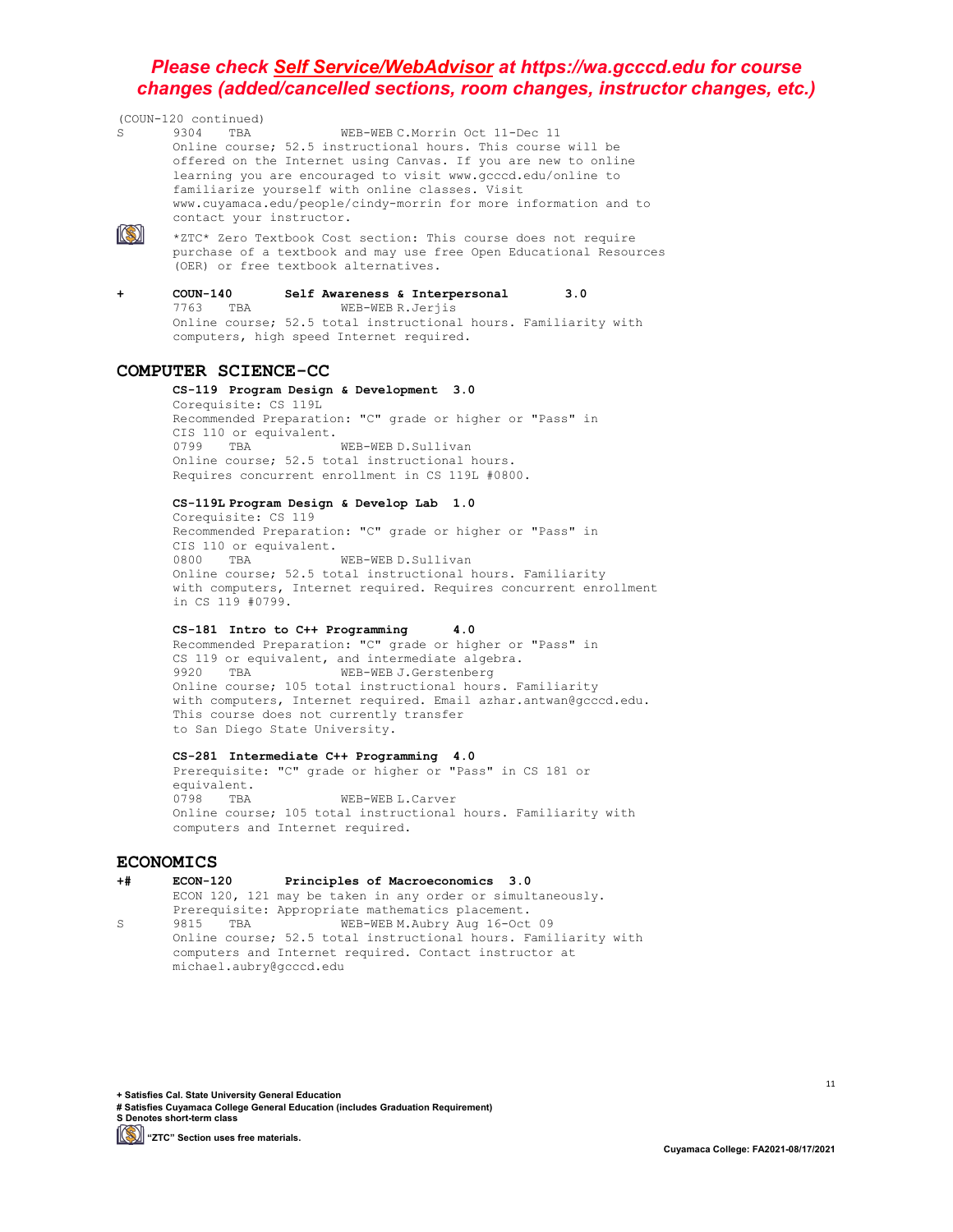(ECON-120 continued) WEB-WEB A.Zavodny Online course, 52.5 total instructional hours. Familiarity with computers and Internet required. Contact instructor at anastasia.zavodny@gcccd.edu  $\ket{(\mathbb{S})}$ \*ZTC\* Zero Textbook Cost section: This course does not require purchase of a textbook and may use free Open Educational Resources (OER) or free textbook alternatives. **+# ECON-121 Principles of Microeconomics 3.0** ECON 120, 121 may be taken in any order or simultaneously. Prerequisite: Appropriate mathematics placement.<br>8032 TBA WEB-WEB H. Micellibehar WEB-WEB H.Micellibehar Online course, 52.5 total instructional hours. Familiarity with computers and Internet required. Contact instructor at heather.micelli@gcccd.edu<br>2174 TBA WEB S 2174 TBA WEB-WEB M.Aubry Oct 11-Dec 11 Online course; 52.5 total instructional hours. Familiarity with

computers and Internet required. Contact instructor at

#### **EDUCATION**

**ED-200 Teaching As a Profession 3.0** 2180 TBA WEB-WEB K.Kotowski Online course; 52.5 total instructional hours. Familiarity with computers and Internet required. Email kathy.kotowski@gcccd.edu by 8/16 and complete the orientation by 8/23.

# **ENVIRONMENTAL HEALTH/SAFETY**

michael.aubry@gcccd.edu

**Environmental & OSH Tech 4.0** Overview of Environmental Safety and health management and occupational management.<br>7766 TBA WE WEB-WEB J.Godfrey Online course; 70 total instructional hours. Familiarity with computers and Internet required.

# **EHSM-130 Health Effects Hazardous Mat 3.0**

WEB-WEB J.Godfrey Online course; 52.5 total instructional hours. Familiarity with computers and Internet required.

#### **EHSM-135 Industry Safety Standards 3.0**

7765 TBA WEB-WEB J.Godfrey Online course; 52.5 total instructional hours. Familiarity with computers and Internet required.

#### **EHSM-205 Safety & Risk Management Admin 4.0**

Prerequisite: "C" grade or higher or "Pass" in EHSM 100 or equivalent or concurrent enrollment.<br>6329 TBA WEB-WEB D.Ives WEB-WEB D.Ivester Online course, 70 total instructional hours. Familiarity with computers and Internet required.

#### **EHSM-210 Wastewater & Stormwater Mgmt 4.0**

Prerequisite: "C" grade or higher or "Pass" in EHSM 100 or equivalent or concurrent enrollment.<br>7767 TBA WEB-WEB J.Godf WEB-WEB J.Godfrey Online course; 70 total instructional hours. Familiarity with computers and Internet required.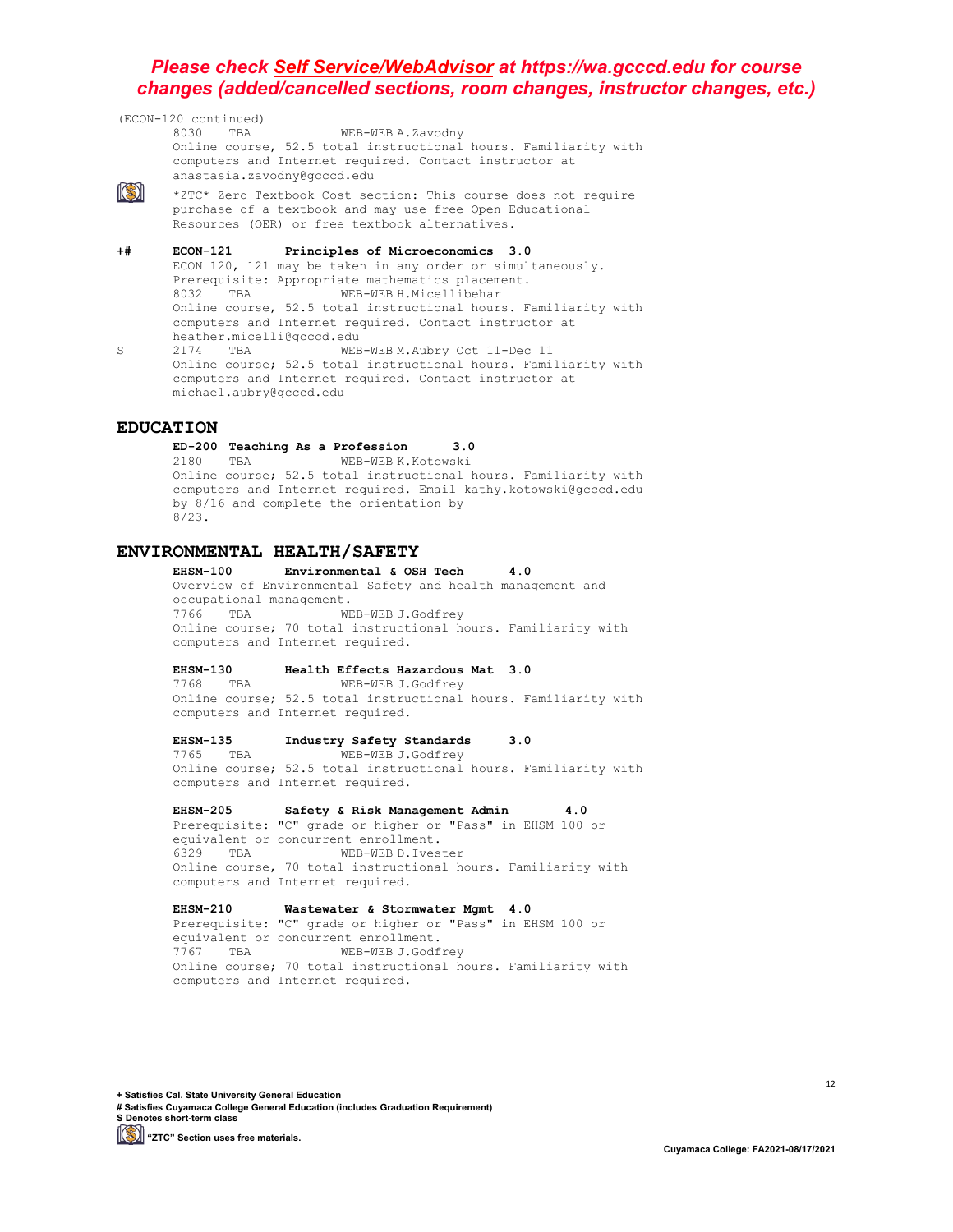**ENGLISH ENGL-020 Support-Freshman Composition 1.0** Pass/No Pass only. Prerequisite: Appropriate Placement. Corequisite: Concurrent enrollment in ENGL 120<br>5668 TBA WEB-WEB C.Luna Aug 16-Oc S 5668 TBA WEB-WEB C. Luna Aug 16-Oct 09 Online course; 17.5 total instructional hours. Requires concurrent enrollment in ENGL 120 section #5670. Concurrent support course for ENGL 120 for students requiring or wanting additional instruction.<br>0658 TBA WEB-WEBM.Bucky  $0658$  TBA Online course; 17.50 total instructional hours. Concurrent support course for ENGL 120 for students requiring or wanting additional instruction. Requires concurrent enrollment in ENGL 120 section #0659.<br>0660 TBA WEB-WEB K.Wolfe 0660 TBA Online course; 17.50 total instructional hours. Concurrent support course for ENGL 120 for students requiring or wanting additional instruction. Requires concurrent enrollment in ENGL 120, section #0661.<br>3157 TBA WEB-W WEB-WEB M.Bucky Online course; 17.5 total instructional hours. Requires concurrent enrollment in ENGL 120 section #3158. Concurrent support course for ENGL 120 for students requiring or wanting additional instruction.<br>3165 TBA M WEB-WEB K.Marrujo Online course; 17.5 total instructional hours. Requires concurrent enrollment in ENGL 120 section #3166. Concurrent support course for ENGL 120 for students requiring or wanting additional instruction.<br>3797 TBA WEB-WEB K.Marrujo 3797 TBA WEB-WEB K.Marrujo Online course, 17.5 total instructional hours. Familiarity with computers and Internet required. Familiarity with computers, Internet required. Concurrent support course for ENGL 120 for students requiring or wanting additional instruction. Requires concurrent enrollment in ENGL 120 section #3798. WEB-WEB K.Lenox Online course, 17.5 total instructional hours. Concurrent support course for ENGL 120 for students requiring or wanting additional instruction. Requires concurrent enrollment in ENGL 120, section #5667.<br>7678 TBA WE S 7678 TBA WEB-WEB K.Allen Aug 30-Dec 11 Online course, 17.5 total instructional hours. Concurrent support course for ENGL 120 for students requiring or wanting additional instruction. Requires concurrent enrollment in ENGL 120 section #7689. **+# ENGL-120 College Composition & Reading 3.0** Traditional freshman composition course. Prerequisite: "C" grade or higher or "Pass" in ENGL 099 or ESL 2B or equivalent or assessment<br>5670 TBA WEB-WEBC.Lur S 5670 TBA WEB-WEB C.Luna Aug 16-Oct 09 Online course; 70 total instructional hours. Requires concurrent enrollment in ENGL 020 section #5668. S 4095 TBA HSHM-HSHM M.Thayre Sep 20-Jan 21 Online course; 70 total instructional hours. Designed for dual enrollment students at Health Sciences High & Middle College. Registration for dual enrollment students at HSHMC only. No meetings 11/11 (Veterans Day), 11/22 -11/26 (Thanksgiving),  $12/20-12/31$  (Winter Break), and  $1/17$  (Martin Luther King, Jr).<br>0659 TBA WEB-WEBM.Bucky 0659 TBA WEB-WEB M.Bucky Online course; 70 total instructional hours. Requires concurrent enrollment in ENGL 020, section  $#0658$ .<br>0661 TBA WER-WERK Wolfe WEB-WEB K.Wolfe Online course; 70 total instructional hours. Requires concurrent enrollment in ENGL 020, section #0660.

**+ Satisfies Cal. State University General Education # Satisfies Cuyamaca College General Education (includes Graduation Requirement) S Denotes short-term class**

**(S)** "ZTC" Section uses free materials.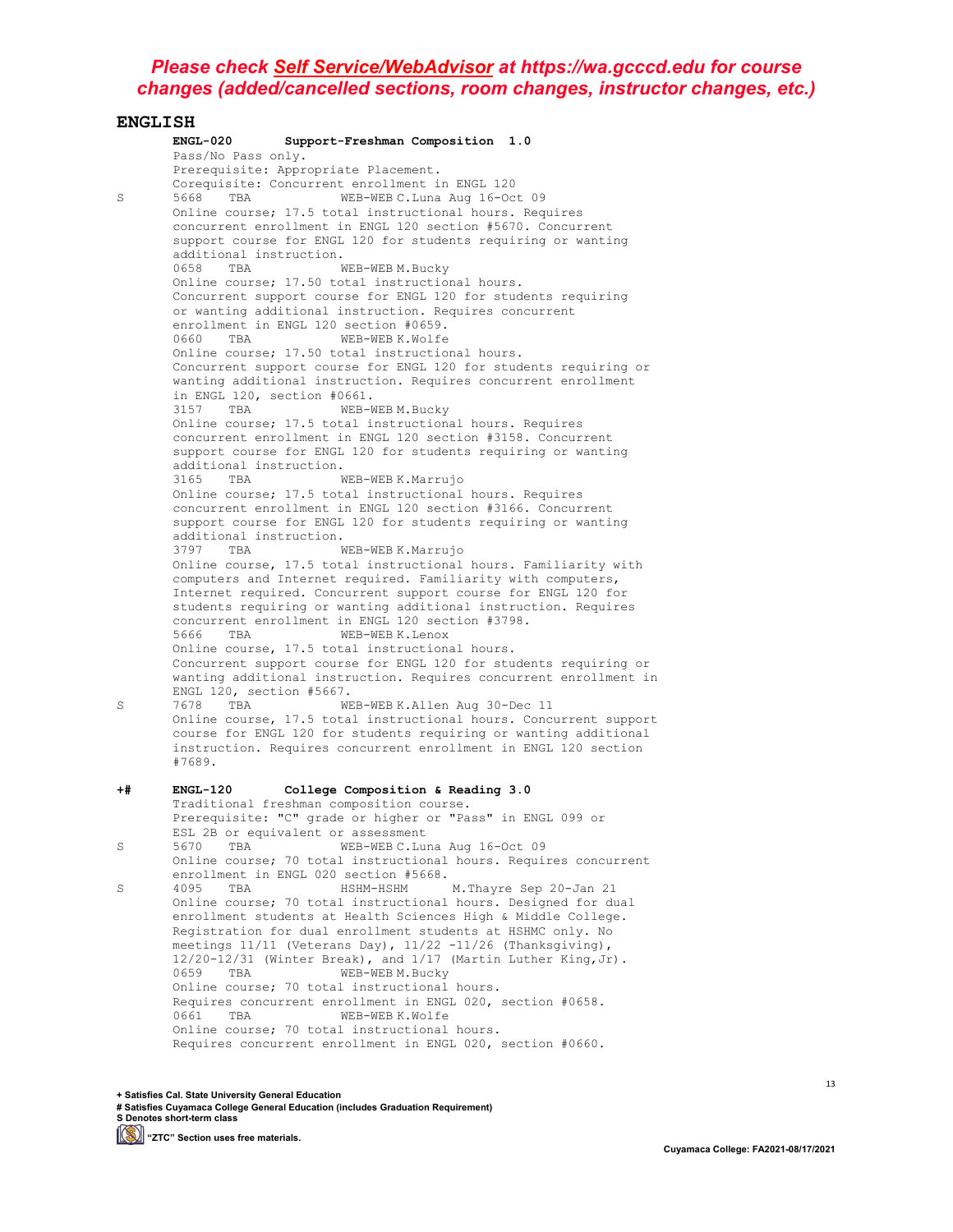(ENGL-120 continued) 1276 TBA WEB-WEB C.Cox Online course; 70 total instructional hours. 1280 TBA WEB-WEB C.Cox Online course; 70 total instructional hours.<br>1286 TBA WEB-WEB L.Brazil WEB-WEB L.Brazil Online course, 70 total instructional hours. Familiarity with computers and Internet required. 1341 TBA WEB-WEB L.Brazil Online course; 70 total instructional hours. 2055 TBA WEB-WEB L.Brazil Online course; 70 total instructional hours.<br>2065 TRA WER-WERK McGregor WEB-WEB K.McGregor Online course; 70 total instructional hours.<br>2436 TBA WEB-WEB K.McGregor WEB-WEB K.McGregor Online course, 70 total instructional hours. Familiarity with computers and Internet required.<br>2441 TBA WEB-WEBK.Wolfe 2441 TBA Online course; 70 total instructional hours.<br>2451 TBA WEB-WEB R.Stafford WEB-WEB R.Stafford Online course; 70 total instructional hours.<br>2453 TBA WEB-WEB R.Bacchia WEB-WEB R.Bacchia Online course; 70 total instructional hours.<br>3158 TBA WEB-WEBM.Bucky 3158 TBA WEB-WEB M.Bucky Online course; 70 total instructional hours. Requires concurrent enrollment in ENGL 020 section #3157.<br>3166 TBA WEB-WEB K.Marrujo 3166 TBA WEB-WEB K.Marrujo Online course; 70 total instructional hours. Requires concurrent enrollment in ENGL 020 section #3165. 3798 TBA WEB-WEB K.Marrujo Online course, 70 total instructional hours. Familiarity with computers and Internet required. Requires concurrent enrollment in ENGL 020, section #3797.<br>5667 TBA WEB-W WEB-WEB K.Lenox Online course, 70 total instructional hours. Familiarity with computers and Internet required. Requires concurrent enrollment in ENGL 020 section #5666.<br>6230 TBA WEB-WEBK.Allen 6230 TBA WEB-WEB K.Allen Online course; 70 total instructional hours. Familiarity with computers, Internet required.<br>7689 TBA WEB-WEE S 7689 TBA WEB-WEB K.Allen Aug 30-Dec 11 Online course, 70 total instructional hours. Familiarity with computers and Internet required. Requires concurrent enrollment in ENGL 020, section #7678.<br>9114 TBA WEB-W WEB-WEB K.Lenox Online course, 70 total instructional hours. Familiarity with computers and Internet required.<br>9885 TBA WEB-WEB L. S 9885 TBA WEB-WEB L.Crane Oct 11-Dec 11 Online course; 70.00 total instructional hours. Familiarity with computers and Internet required. **+# ENGL-122 Introduction to Literature 3.0** Introduces poetry, fiction, drama, and nonfiction from a diversity of sources. Prerequisite: "C" grade or higher or "Pass" in ENGL 120 or equivalent.<br>2438 TBA WEB-WEB R.Bacchia Online course; 52.5 total instructional hours. Familiarity with computers, Internet required.<br>7691 TBA WEB-WEE WEB-WEB M. Martinez Online course; 52.5 total instructional hours. **+ ENGL-124 Advanced Composition 3.0** Prerequisite: "C" grade or higher or "Pass" in ENGL 120 or ESL-122 or equivalent.<br>0656 TBA WEB-WEB C.Cox

**+ Satisfies Cal. State University General Education # Satisfies Cuyamaca College General Education (includes Graduation Requirement) S Denotes short-term class**

Online course; 70 total instructional hours.

**(S)** "ZTC" Section uses free materials.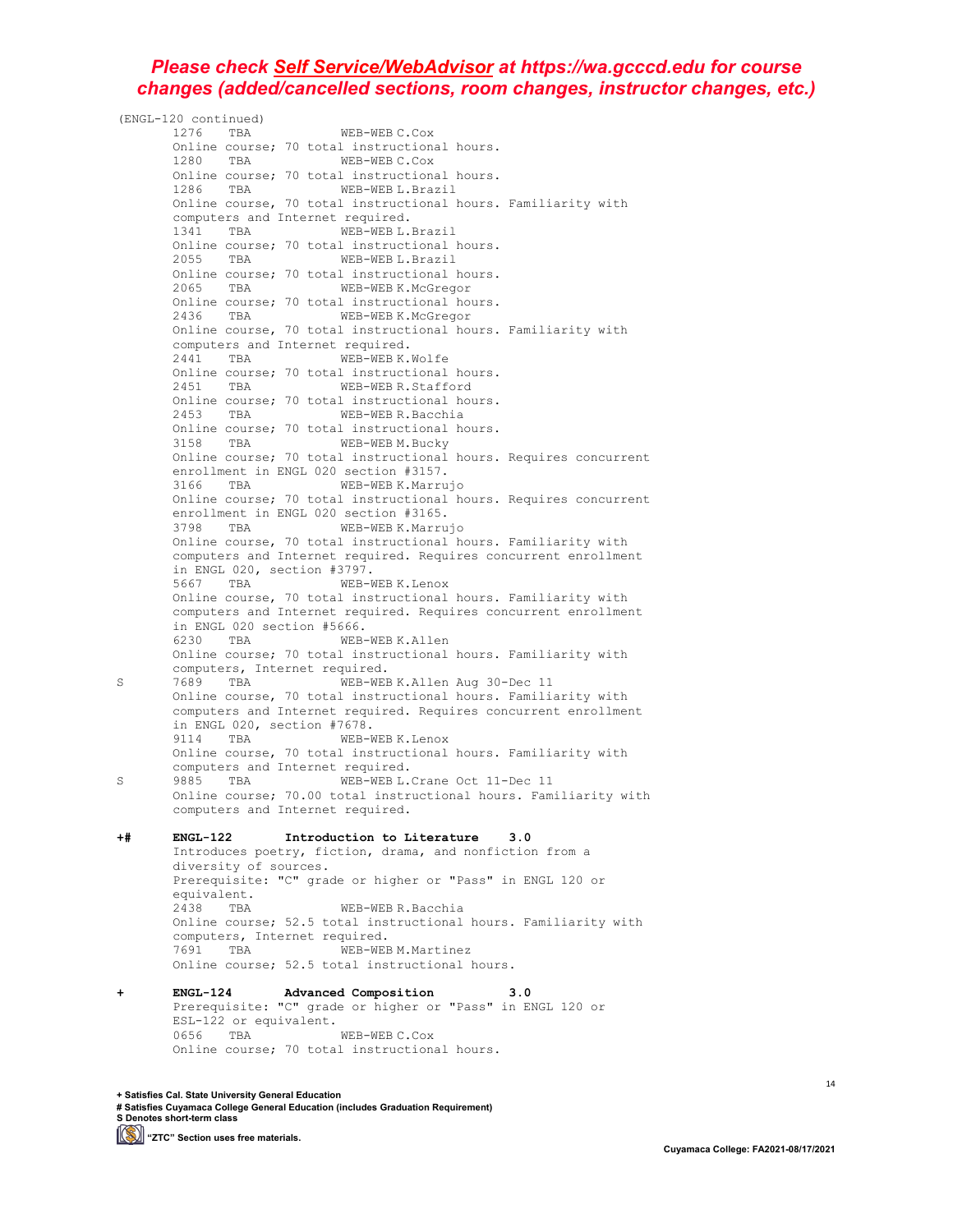(ENGL-124 continued) WEB-WEB T.Larson Online course; 70 total instructional hours. 1299 TBA WEB-WEB L.Brazil Online course; 70 total instructional hours.<br>2443 TBA WEB-WEB K.McGregor WEB-WEB K.McGregor Online course; 70 total instructional hours.<br>2457 TBA WEB-WEB B.Brown WEB-WEB B.Brown Online course; 70 total instructional hours.<br>6256 TBA WEB-WEB R.Stafford WEB-WEB R.Stafford Online course; 70 total instructional hours. S 5678 TBA WEB-WEB C.Luna Oct 11-Dec 11 Online course; 70 total instructional hours. S 9672 TBA WEB-WEB M.Thayre Sep 20-Jan 21 Online course; 70 total instructional hours. Familiarity with computers and Internet required. Designed for dual enrollment students at Health Sciences High and Middle College; registration for dual enrollment students at HSHMC only. Contact instructor for enrollment information. **+# ENGL-221 British Literature I 3.0** Recommended Preparation: "C" grade or higher or "Pass" in ENGL 122 or equivalent. Prerequisite: "C" grade or higher or "Pass" in ENGL 120 or equivalent.<br>9534 TBA WEB-WEB M.Graham Online course, 52.5 total instructional hours. Familiarity with computers and Internet required. **+# ENGL-236 Chicana/O Literature 3.0** Recommended Preparation: Placement into ENGL 120 or equivalent.<br>9532 TBA WEB-WEB K.Marrujo Online course, 52.50 total instructional hours. Familiarity with computers and Internet required. **+# ENGL-270 World Literature I 3.0** Recommended Preparation: "C" grade or higher or "Pass" in ENGL 120 or equivalent.<br>9531 TBA W WEB-WEB K.McGregor Online course, 87.5 total instructional hours. Familiarity with computers and Internet required. **ENGINEERING**<br>ENGR-200 **ENGR-200 Engineering Mechanics-Statics 3.0** Prerequisite: "C" grade or higher or "Pass" in PHYC 190 or equivalent. Corequisite: MATH 280 or previous enrollment.<br>5584 TBA WEB-WEB K.Murray 5584 TBA WEB-WEB K.Murray Online course, 52.5 total instructional hours. Familiarity with computers and Internet required. **ENGR-220 Engineering Mechanics-Dynamics 3.0**

Prerequisite: "C" grade or higher or "Pass" in ENGR 200 or equivalent.<br>7982 TBA WEB-WEB K.Murray Online course, 52.5 total instructional hours. Familiarity with computers and Internet required.

#### **EXERCISE SCIENCE**

**# ES-001 Adapted Physical Exercise 1.0** WEB-WEB J.Tomaschke Online course, 35 total instructional hours. Familiarity with computers and Internet required.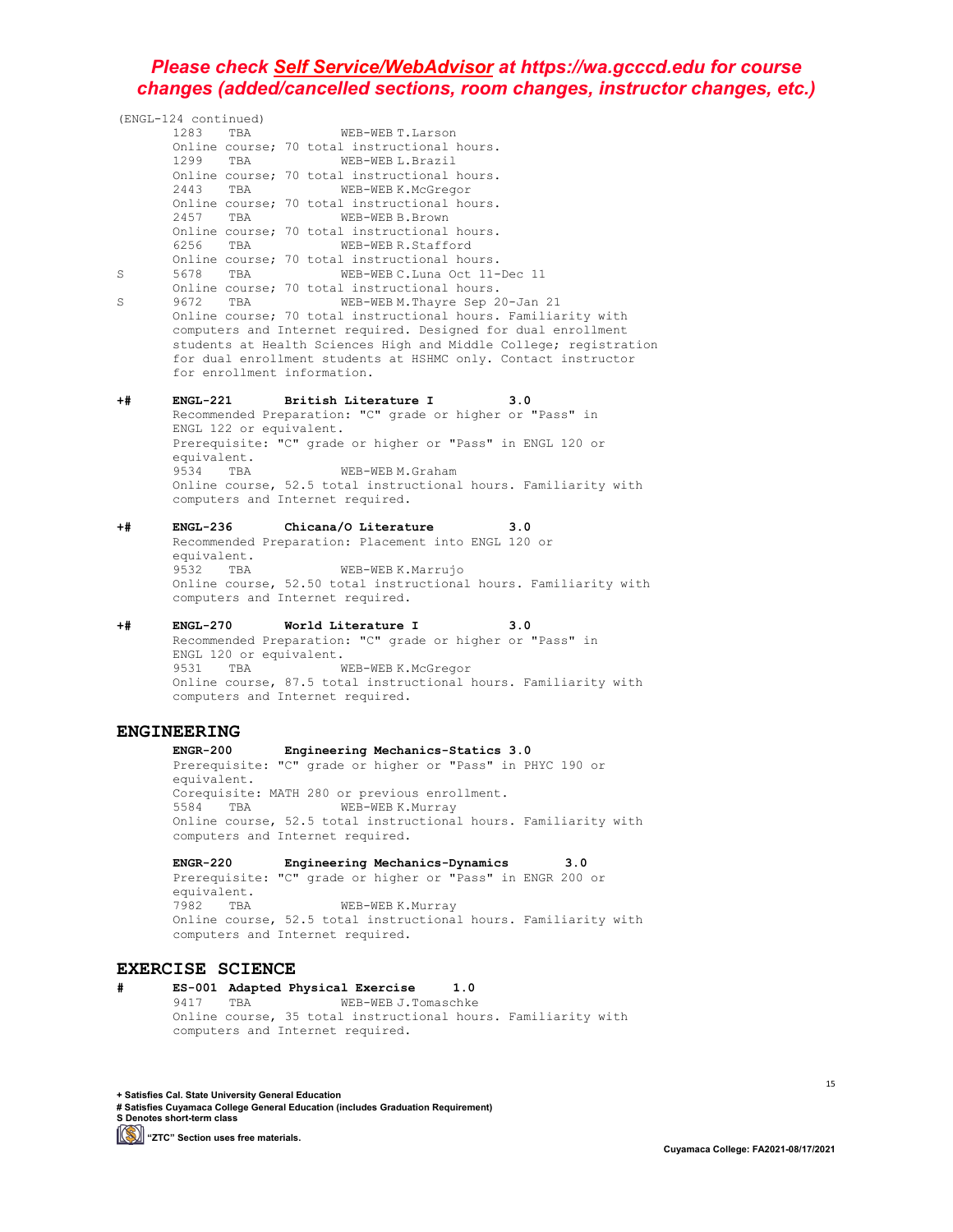- **# ES-009A Beginning Aerobic Dance Ex 1.0** 9428 TBA WEB-WEB S.Nordquist Online course, 35 total instructional hours. Familiarity with computers and Internet required.
- **# ES-009B Intermediate Aerobic Dance Ex 1.0** Recommended Preparation: "C" grade or higher or "Pass" in ES 009A or equivalent or specified skill competencies.<br>9429 TBA WEB-WEBS.Nordquist WEB-WEB S.Nordquist Online course, 35 total instructional hours. Familiarity with computers and Internet required.
- **# ES-009C Advanced Aerobic Dance Ex 1.0** Recommended Preparation: "C" grade or higher or "Pass" in ES 009B or equivalent or specified skill competencies.<br>9430 TBA WEB-WEB S.Nordquist WEB-WEB S.Nordquist Online course, 35 total instructional hours. Familiarity with computers and Internet required.
- **+ ES-019A Beginning Physical Fitness 1.5** WEB-WEB R.Wojtkowski Online course; 52.5 total instructional hours. Familiarity with computers and Internet required.
- **+ ES-019B Intermediate Physical Fitness 1.5** Recommended Preparation: "C" grade or higher or "Pass" in ES 019A or equivalent. 7897 TBA WEB-WEB R.Wojtkowski Online course; 52.5 total instructional hours. Familiarity with computers and Internet required.
- **+ ES-019C Advanced Physical Fitness 1.5** Recommended Preparation: "C" grade or higher or "Pass" in ES 019B or equivalent.<br>7899 TBA WEB-WEB R.Wojtkowski Online course; 52.5 total instructional hours. Familiarity with computers and Internet required.

**ES-028A Beginning Yoga 1.5** WEB-WEB J.Tomaschke Online course, 52.5 total instructional hours. Familiarity with computers and Internet required. 7904 TBA WEB-WEB J.Tomaschke Online course, 52.5 total instructional hours. Familiarity with computers and Internet required.

**ES-028B Intermediate Yoga 1.5** Recommended Preparation: ES 028A Beginning Yoga<br>7901 TBA WEB-WEBJ J Tomaschke WEB-WEB J.Tomaschke Online course, 52.5 total instructional hours. Familiarity with computers and Internet required.<br>7905 TBA WEB-WEB J.Tomaschke 7905 TBA WEB-WEB J.Tomaschke Online course, 52.5 total instructional hours. Familiarity with computers and Internet required.

**# ES-028C Advanced Yoga 1.5** Recommended Preparation: ES 028B Intermediate Yoga<br>7903 TBA WEB-WEB J.Tomaschke 7903 TBA Online course, 52.5 total instructional hours. Familiarity with computers and Internet required.<br>7906 TBA WEB-WEB J. WEB-WEB J.Tomaschke Online course, 52.5 total instructional hours. Familiarity with computers and Internet required.

**ES-250 Introduction to Kinesiology 3.0** WEB-WEB P.Thiss Online course; 52.5 total instructional hours. Familiarity with computers and Internet required.

**+ Satisfies Cal. State University General Education**

**# Satisfies Cuyamaca College General Education (includes Graduation Requirement) S Denotes short-term class (S)** "ZTC" Section uses free materials.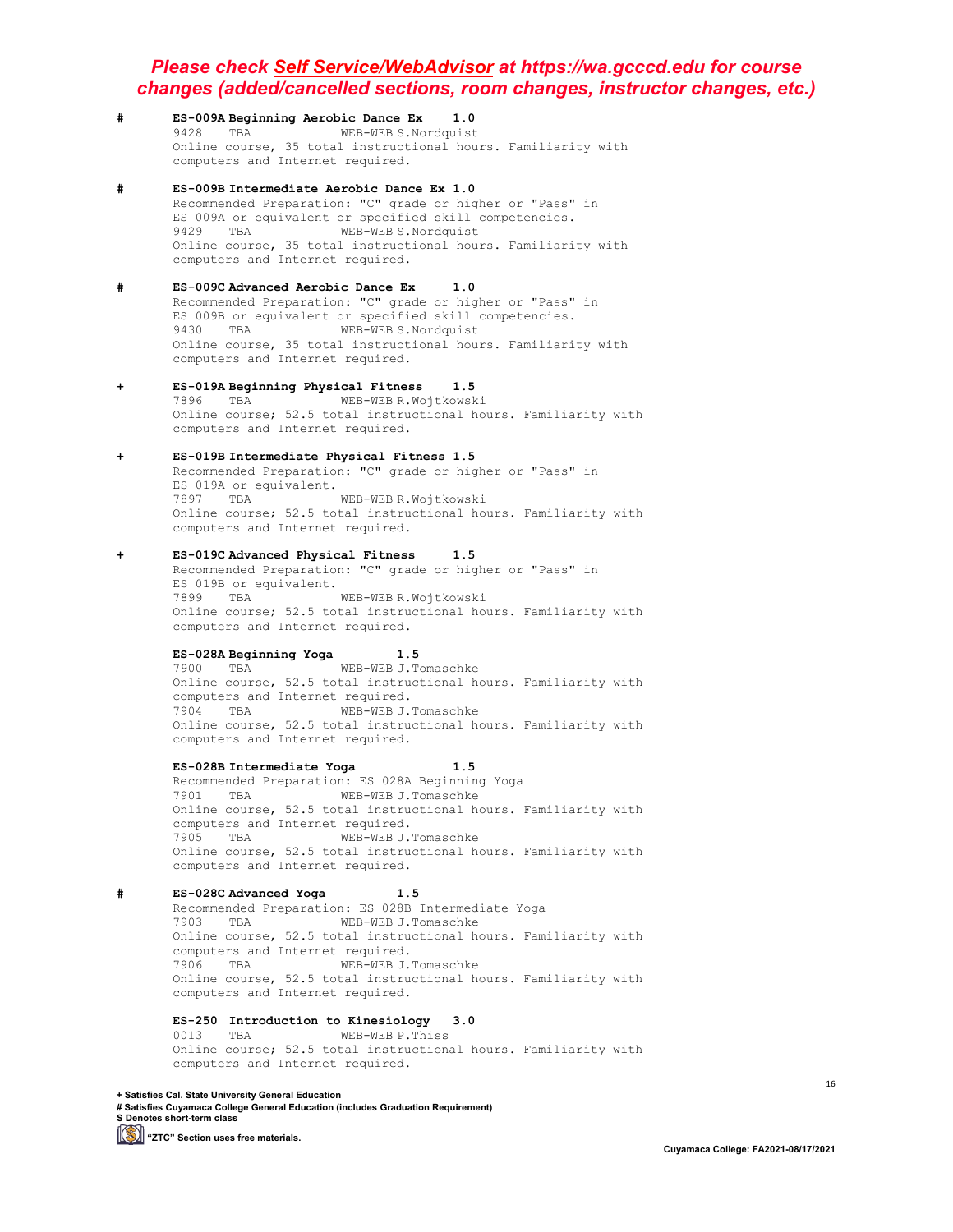| (ES-250 continued) |      |                                  |                                                    |                                                                       |
|--------------------|------|----------------------------------|----------------------------------------------------|-----------------------------------------------------------------------|
| S.                 |      | 9466 TBA                         | WEB-WEB P. Thiss Oct 11-Dec 11                     |                                                                       |
|                    |      |                                  |                                                    | Online course; 52.5 total instructional hours. Familiarity with       |
|                    |      | computers and Internet required. |                                                    |                                                                       |
| S.                 | 9799 | TBA                              |                                                    | HSHM-HSHM V.Laniawe Sep 20-Jan 21                                     |
|                    |      |                                  |                                                    | Online course; 52.5 total instructional hours. Familiarity with       |
|                    |      |                                  |                                                    | computers and Internet required. Designed for dual enrollment         |
|                    |      |                                  |                                                    | students at Health Sciences High & Middle College. Registration       |
|                    |      |                                  |                                                    | for dual enrollment students at HSHMC only. No meetings 11/11         |
|                    |      |                                  |                                                    | (Veterans Day), $11/22$ to $11/26$ (Thanksqiving), $12/20$ to $12/31$ |
|                    |      |                                  | (Winter Break), and 1/17 (Martin Luther King, Jr). |                                                                       |
|                    |      |                                  | ES-271 Fitness Walking With Children 1.0           |                                                                       |
| S                  | 7908 | <b>TBA</b>                       |                                                    | WEB-WEB D.Proffitt Aug 16-Aug 28                                      |
|                    |      |                                  |                                                    | Online course; 17.5 total instructional hours. Familiarity            |

with computers, Internet required.

# **ES-272 Issues in Childhood Obesity 1.0**

S 8013 TBA WEB-WEB S.Nordquist Aug 16-Sep 11 Online course; 17.5 total instructional hours. Familiarity with computers and Internet required.

### **ENGLISH AS A SECOND LANGUAGE**

**ESL-2A Accel Composition - ESL 6.0** WEB-WEB G.Colls Online course, 105 total instructional hours. Familiarity with computers and Internet required.<br>2980 TBA WEB-WEBG. WEB-WEB G.Tufekci Corte Online course; 105 total instructional hours. Familiarity with computers and Internet required.<br>3005 TBA WEB-WEB V. WEB-WEB V.Neylon-Craft Online course; 105 total instructional hours. Familiarity with computers and Internet required. 7718 TBA WEB-WEB V.Neylon-Craft Online course, 105 total instructional hours. Familiarity with computers and Internet required.

#### **ESL-2AG Grammar for ESL Accel Comp 3.0**

Pass/No Pass only.<br>7725 TBA WEB-WEB V.Neylon-Craft Online course, 52.5 total instructional hours. Familiarity with computers and Internet required.<br>9876 TBA WEB-WEB V. WEB-WEB V.Neylon-Craft Online course; 52.5 total instructional hours. Familiarity with computers and Internet required.

#### **ESL-2B Adv Accel Comp - ESL 6.0**

Prerequisite: "C" Grade or higher or "Pass" in ESL 2A or equivalent placement into ESL 2B<br>5686 TBA WEB-WEB G.T WEB-WEB G.Tufekci Corte Online course; 105 total instructional hours. Familiarity with computers and Internet required.<br>5692 TBA WEB-WEB V. WEB-WEB V.Neylon-Craft Online course; 105 total instructional hours. Familiarity with computers and Internet required.<br>7719 TBA WEB-WEB V. WEB-WEB V.Neylon-Craft Online course, 105 total instructional hours. Familiarity with computers and Internet required.<br>5685 TBA WEB-WEBG. WEB-WEB G.Colls Online course; 105 total instructional hours. Familiarity with computers and Internet required.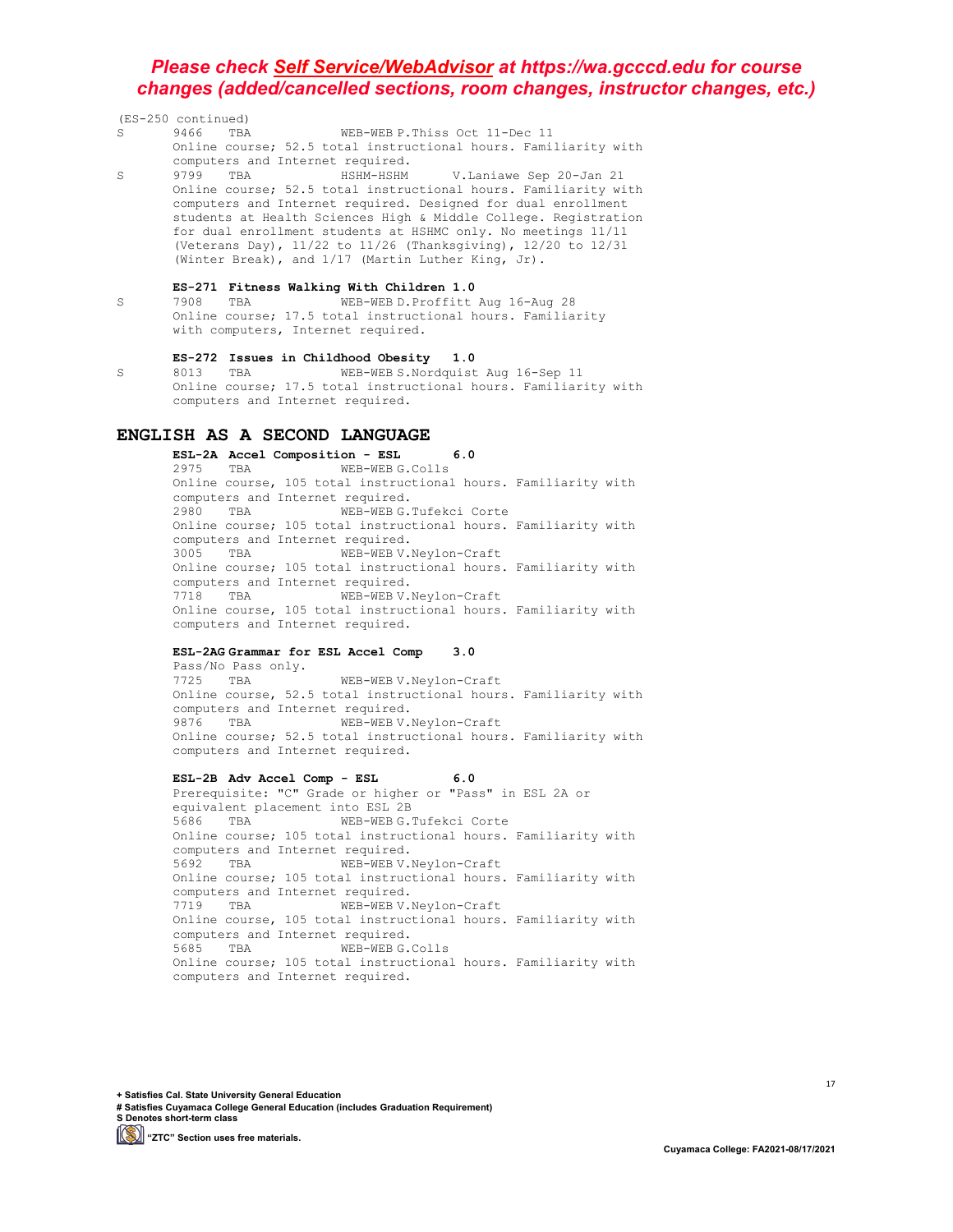**ESL-2BG Gramm - ESL Adv Accel Comp 3.0** Pass/No Pass only. Prerequisite: "C" grade or higher or "Pass" in ESL 2A or 2AG or equivalent, or assessment, or concurrent enrollment in ESL 2B WEB-WEB V.Neylon-Craft Online course; 52.5 total instructional hours. Familiarity with computers and Internet required.<br>7726 TBA WEB-WEB V. WEB-WEB V.Neylon-Craft Online course, 52.5 total instructional hours. Familiarity with computers and Internet required.

### **ETHNIC STUDIES**

#### **+# ETHN-107 Hist of Race & Ethnicity 3.0** WEB-WEB J.Miranda Online course, 52.5 total instructional hours. Familiarity with computers and Internet required.

- **# ETHN-180 Us Hist Black Perspectives I 3.0** WEB-WEB C.Collins Online course, 52.5 total instructional hours. Familiarity with computers and Internet required.
- **+# ETHN-236 Chicana/O Literature 3.0** WEB-WEB K.Marrujo Online course; 52.5 total instructional hours. Familiarity with computers and Internet required.

#### **GRAPHIC DESIGN**

#### **GD-105 Fundamentals of Digital Media 3.0** Fundamentals of graphic design technology including Adobe Photoshop, Illustrator, InDesign. Recommended Preparation: Basic computer and file management skills.<br>1354 TRA WEB-WEB T.Bugzavich Online course; 87.5 total instructional hours. Familiarity with computers and Internet required. 7558 TBA WEB-WEB M.Kotulski Online course, 87.5 total instructional hours. Familiarity with computers and Internet required.

#### **GD-110 Graphic Design Principles 3.0**

Introduction to graphic design principles; introductory portfolio development. Prerequisite: "C" grade or higher or "Pass" in GD 105 or equivalent or two years verifiable industry experience. Recommended Preparation: "C" grade or higher or "Pass" in ART 124 or equivalent.<br>4689 TRA WEB-WEB J.Crowley Online course; 87.5 total instructional hours. Familiarity with computers and Internet required.

#### **GD-115 Introduction to Multimedia 3.0** Prerequisite: "C" grade or higher or "Pass" in GD 105 or equivalent. Recommended Preparation: "C" grade or higher or "Pass" in GD 110 or equivalent.<br>9234 TBA WEB-WEB E.Laraby Online course, 87.5 total instructional hours. Familiarity with computers and Internet required.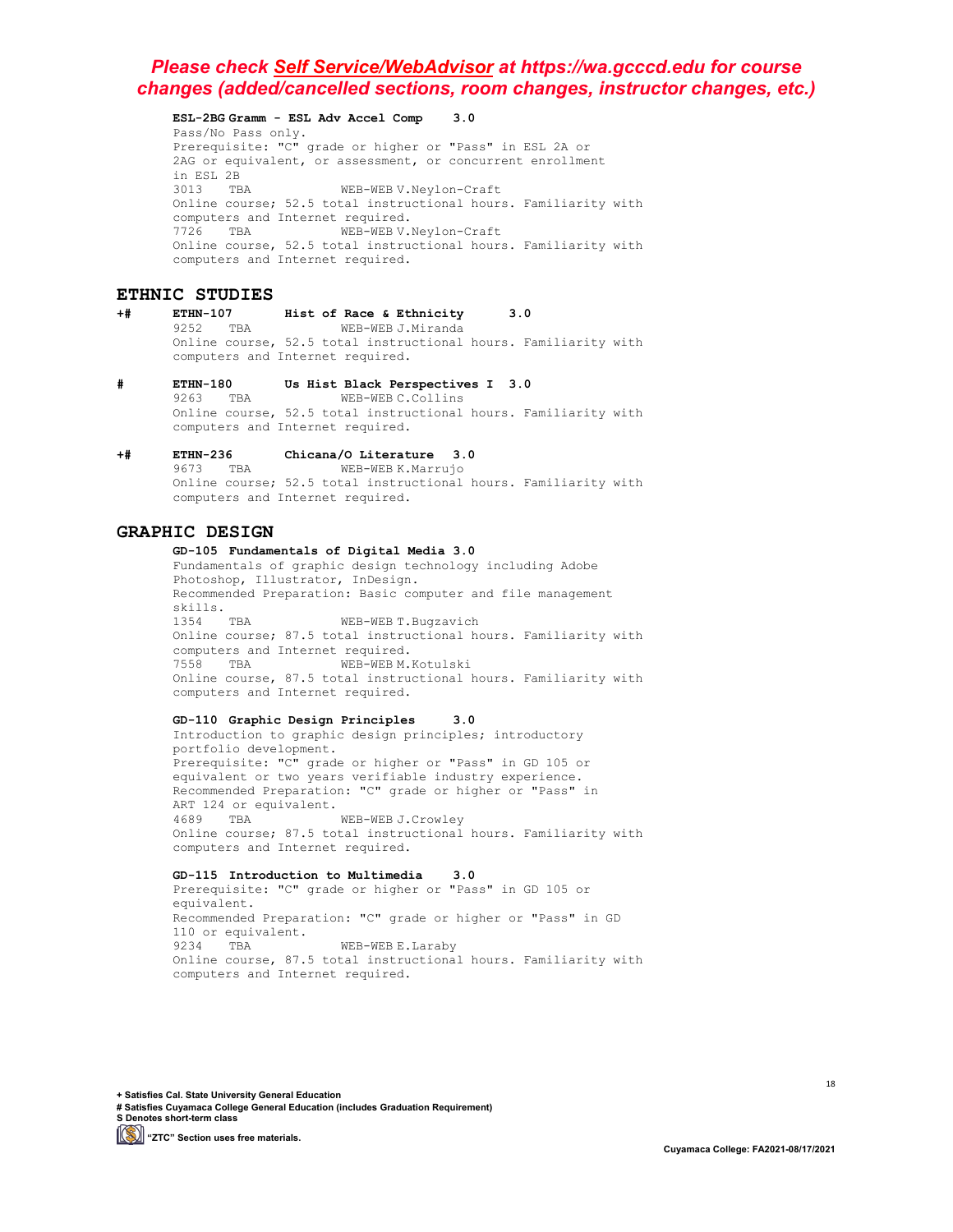**GD-126 Adobe Photoshop Digital Imag 3.0**

Recommended Preparation: "C" grade or higher or "Pass" in GD 105 or equivalent.<br>0303 TRA WEB-WEB S. Fair Online course; 87.5 total instructional hours. Familiarity with computers and Internet required.

**GD-217 Web Graphics 3.0**

Recommended Preparation: "C" grade or higher or "Pass" in CIS 211 or equivalent or basic computer and Internet skills and ability to create and upload a simple website, GD 126 or equivalent or ability to use Adobe Photoshop to create digital images.<br>7760 TBA WEB-WEB M.Kotulski Online course; 87.50 total instructional hours. Familiarity with computers and Internet required.

#### **GEOGRAPHY**

**+# GEOG-120 Physical Geog: Earth Systems 3.0** Study of Earth's dynamic natural systems.<br>9151 TBA WEB-WEBC.Farano 9151 TBA WEB-WEB C.Farano Online course, 52.5 total instructional hours. Familiarity with computers and Internet required.

GEOLOGY<br>+# GEOL-104 **+# GEOL-104 Earth Science 3.0** Study of Earth's physical systems including astronomy, geology, oceanography, meteorology and geomorphology.<br>2164 TBA WEB-WEB J.Olim WEB-WEB J.Olim Online course, 52.5 total instructional hours. Familiarity with computers and Internet required.

### **HEALTH EDUCATION**

- **HED-105 Health Education for Teachers 1.0**
- S 2156 TBA HSHM-HSHM D.Fisher Sep 20-Jan 21 Online course; 17.5 total instructional hours. Designed for dual enrollment students at Health Sciences High & Middle College. Registration for dual enrollment students at HSHMC only. No meetings 11/22 to 11/26 (Thanksgiving), 12/20 to 12/31 (Winter break), and 1/17(Martin Luther King, Jr). Contact instructor for enrollment information at douglas.fisher@gcccd.edu<br>2157 TBA WEB-WEBC.Brooks Oct 11-Dec
- S 2157 TBA WEB-WEB C.Brooks Oct 11-Dec 11 Online course; 17.5 total instructional hours. Instructor contact information catherine.brooks@gcccd.edu

#### **+# HED-120 Personal Health and Lifestyles 3.0**

- S 6509 TBA WEB-WEB S.Herrin Aug 16-Oct 09 Online course; 52.5 total instructional hours. Familiarity with computers and Internet required. Instructor contact information scott.herrin@gcccd.edu
- 1(S) | \*ZTC\* Zero Textbook Cost section: This course does not require purchase of a textbook and may use free Open Educational Resources (OER) or free textbook alternatives.<br>9826 TBA WEB-WEB S.Herr
- S 9826 TBA WEB-WEB S.Herrin Aug 16-Oct 09 Online course; 52.5 total instructional hours. Familiarity with computers and Internet required. Instructor contact information scott.herrin@gcccd.edu.
- $\mathbb{S}$

\*ZTC\* Zero Textbook Cost section: This course does not require purchase of a textbook and may use free Open Educational Resources (OER) or free textbook alternatives.

**+ Satisfies Cal. State University General Education**

**# Satisfies Cuyamaca College General Education (includes Graduation Requirement) S Denotes short-term class**

**(S)** "ZTC" Section uses free materials.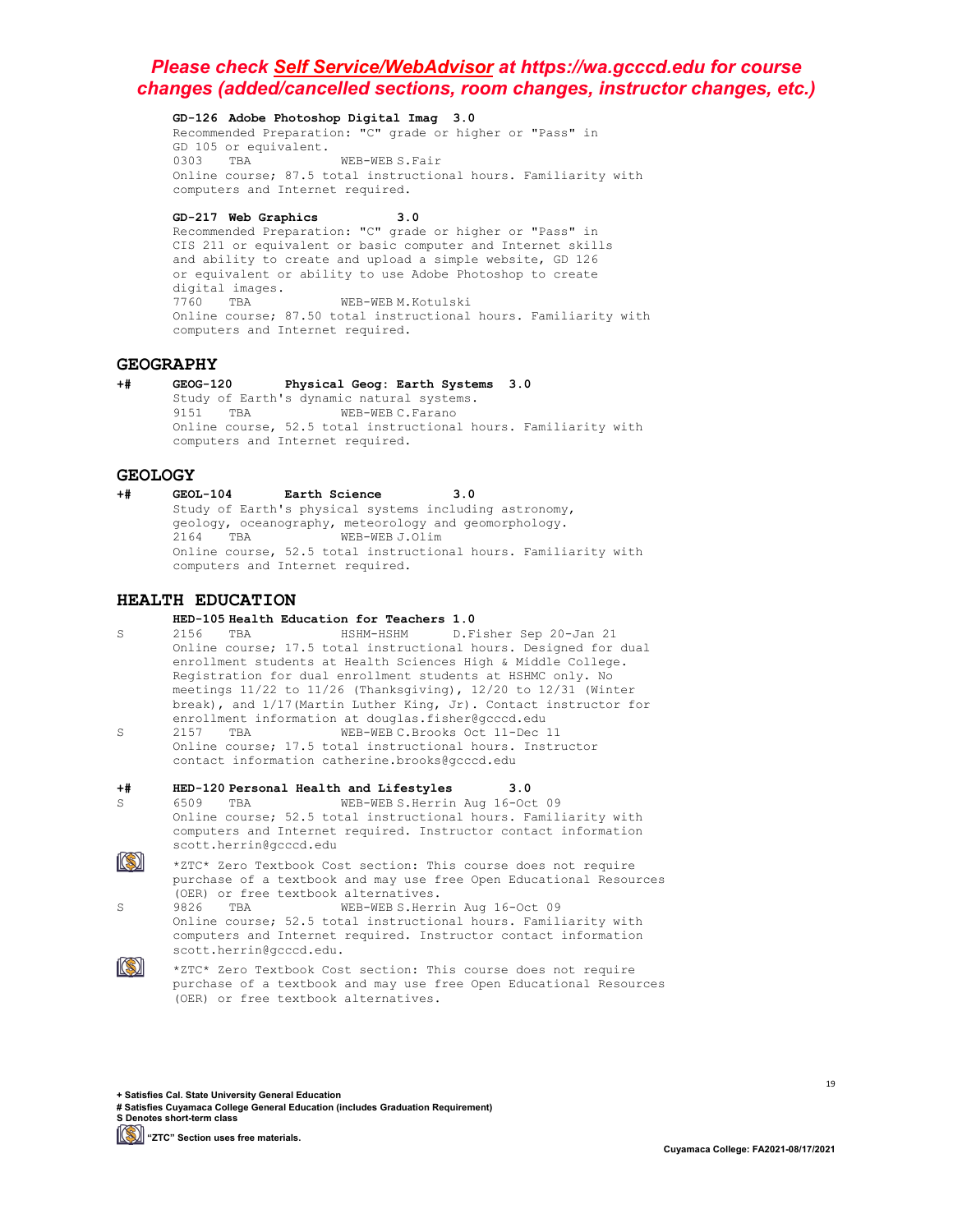|         | (HED-120 continued)                                                                                                                                                                                                                                                                                                                                                                                                                                                                                                                                                         |
|---------|-----------------------------------------------------------------------------------------------------------------------------------------------------------------------------------------------------------------------------------------------------------------------------------------------------------------------------------------------------------------------------------------------------------------------------------------------------------------------------------------------------------------------------------------------------------------------------|
| S       | 3098<br>TBA<br>J.Bonine Sep 20-Jan 21<br>HSHM-HSHM<br>Online Course; 52.5 instructional hours. Designed for dual<br>enrollment students at Health Sciences High & Middle College.<br>Registration for dual enrollment students at HSHMC only. No<br>meetings $11/11$ (Veterans Day) $11/22$ to $11/26$ (Thanksgiving), $12/20$<br>to $12/31$ (Winter break), and $1/17$ (Martin Luther King, Jr).<br>Contact instructor at jeff.bobine@gcccd.edu for enrollment<br>information.                                                                                             |
|         | 1371 TBA<br>WEB-WEB P.Thiss<br>Online course; 52.5 total instructional hours. Instructor<br>contact information patrick.thiss@gcccd.edu                                                                                                                                                                                                                                                                                                                                                                                                                                     |
| S       | *ZTC* Zero Textbook Cost section: This course does not require<br>purchase of a textbook and may use free Open Educational<br>Resources (OER) or free textbook alternatives.<br>WEB-WEB S. Herrin Oct 11-Dec 11<br>1227<br>TBA<br>Online course; 52.5 total instructional hours. Familiarity with<br>computers and Internet required.                                                                                                                                                                                                                                       |
| S       | *ZTC* Zero Textbook Cost section: This course does not require<br>purchase of a textbook and may use free Open Educational Resources<br>(OER) or free textbook alternatives.<br>1482<br>TBA<br>WEB-WEB P.Farmer Oct 11-Dec 11<br>Online course, 52.5 total instructional hours.                                                                                                                                                                                                                                                                                             |
| S       | *ZTC* Zero Textbook Cost section: This course does not require<br>purchase of a textbook and may use free Open Educational<br>Resources (OER) or free textbook alternatives.<br>Instructor contact information pam.farmer@gcccd.edu<br>9918<br>WEB-WEB P. Thiss Oct 11-Dec 11<br>TBA<br>Online course; 52.5 total instructional hours. Familiarity with<br>computers and Internet required.                                                                                                                                                                                 |
|         | *ZTC* Zero Textbook Cost section: This course does not require<br>purchase of a textbook and may use free Open Educational Resources<br>(OER) or free textbook alternatives.                                                                                                                                                                                                                                                                                                                                                                                                |
| +#<br>S | HED-201 Introduction to Public Health 3.0<br>7968<br>WEB-WEB C. Brooks Aug 16-Oct 09<br>TBA<br>Online course; 52.5 total instructional hours. Familiarity with<br>computers and Internet required.                                                                                                                                                                                                                                                                                                                                                                          |
|         | *ZTC* Zero Textbook Cost section: This course does not require<br>purchase of a textbook and may use free Open Educational Resources<br>(OER) or free textbook alternatives. Please ensure your email<br>address is up to date with Admissions and Records in order to receive<br>course materials. Instructor contact information<br>catherine.brooks@gcccd.edu.                                                                                                                                                                                                           |
| S<br>S  | 9842<br>HSHM-HSHM<br>S.North Sep 20-Jan 21<br>TBA<br>Online Course; 52.5 instructional hours. Familiarity with<br>computers and Internet required. Designed for dual enrollment<br>students at Health Sciences High & Middle College. Registration<br>for dual enrollment students at HSHMC only. No meetings<br>$11/11$ (Veterans Day), $11/22 - 11/26$ (Thanksgiving), $12/20 - 12/31$<br>(Winter Break), and 1/17 (Martin Luther King, Jr). Contact<br>instructor at shayna.north@gcccd.edu for enrollment information.<br>WEB-WEB C.Brooks Oct 11-Dec 11<br>7969<br>TBA |
|         | Online course; 52.5 total instructional hours. Familiarity with<br>computers and Internet required.                                                                                                                                                                                                                                                                                                                                                                                                                                                                         |
|         | *ZTC* Zero Textbook Cost section: This course does not require<br>purchase of a textbook and may use free Open Educational Resources<br>(OER) or free textbook alternatives. Please ensure your email                                                                                                                                                                                                                                                                                                                                                                       |

address is up to date with Admissions and Records in order to

**+ Satisfies Cal. State University General Education**

receive course materials.

**# Satisfies Cuyamaca College General Education (includes Graduation Requirement) S Denotes short-term class**

**[Simma)** "ZTC" Section uses free materials.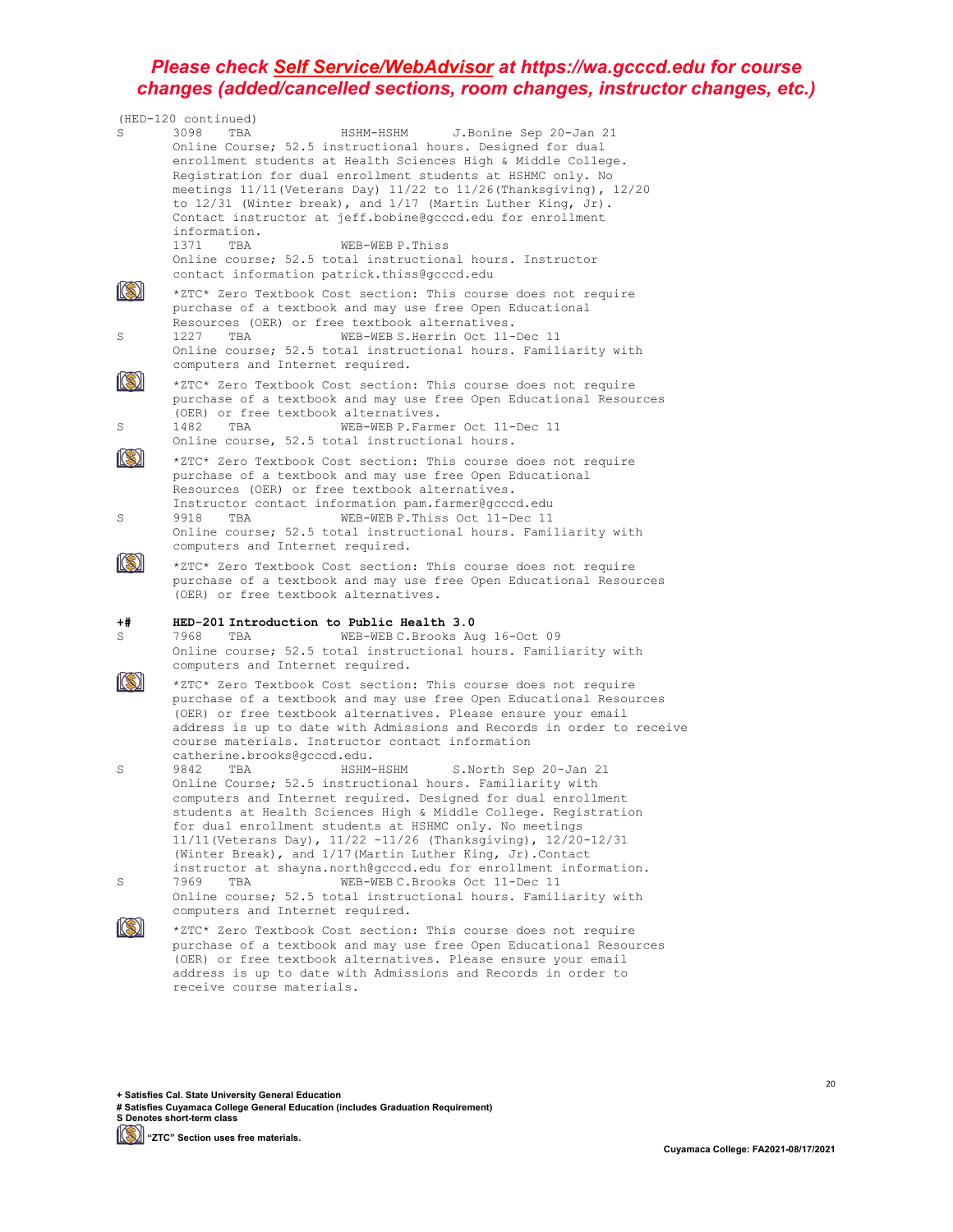|         | HED-202 Health Professions & Org<br>3.0                                                                                                                                                                                                                                                                                                                                                                                                                                                                                                     |
|---------|---------------------------------------------------------------------------------------------------------------------------------------------------------------------------------------------------------------------------------------------------------------------------------------------------------------------------------------------------------------------------------------------------------------------------------------------------------------------------------------------------------------------------------------------|
| S       | 5648<br>WEB-WEB S. Herrin Aug 16-Oct 09<br>TBA<br>Online course; 52.5 total instructional hours. Familiarity with<br>computers and Internet required.                                                                                                                                                                                                                                                                                                                                                                                       |
|         | *ZTC* Zero Textbook Cost section: This course does not require<br>purchase of a textbook and may use free Open Educational Resources<br>(OER) or free textbook alternatives.                                                                                                                                                                                                                                                                                                                                                                |
| S       | 9757<br>HSHM-HSHM<br>J.Bonine Sep 20-Jan 21<br>TBA<br>Online Course; 52.5 instructional hours. Familiarity with<br>computers and Internet required. Designed for dual enrollment<br>students at Health Sciences High & Middle College.<br>Registration for dual enrollment students at HSHMC only. No<br>meetings 11/11 (Veterans Day). No meetings 11/22 to 11/26<br>(Thanksgiving), $12/20$ to $12/31$ (Winter break), and $1/17$ (Martin<br>Luther King, Jr). Contact instructor at jeff.bonine@gcccd.edu for<br>enrollment information. |
| S       | 7844<br>WEB-WEB S. Herrin Oct 11-Dec 11<br>TBA<br>Online course; 52.5 total instructional hours. Familiarity with<br>computers and Internet required.                                                                                                                                                                                                                                                                                                                                                                                       |
|         | *ZTC* Zero Textbook Cost section: This course does not require<br>purchase of a textbook and may use free Open Educational Resources<br>(OER) or free textbook alternatives.                                                                                                                                                                                                                                                                                                                                                                |
| +#      | HED-203 Substance Abuse&Public Health 3.0<br>0124<br>TBA<br>WEB-WEB C. Brooks<br>Online course; 52.5 total instructional hours. Familiarity with<br>computers and Internet required. Please ensure your email address<br>is up to date with Admissions and Records in order to receive<br>course materials.                                                                                                                                                                                                                                 |
| +#<br>S | HED-204 Health and Social Justice<br>3.0<br>1117<br>HSHM-HSHM<br>S. North Sep 20-Jan 21<br>TBA<br>Online course; 52.5 total instructional hours. Familiarity with<br>computers and Internet required. Designed for dual enrollment<br>students at Health Sciences High & Middle College. Registration<br>for dual enrollment students at HSHMC only. No meetings<br>$11/11$ (Veterans Day), $11/22 -11/26$ (Thanksgiving), $12/20 -12/31$                                                                                                   |
| S       | (Winter Break), and 1/17 (Martin Luther King, Jr).<br>2144<br>WEB-WEB D. Pauls Oct 11-Dec 11<br>TBA<br>Online course; 52.5 total instructional hours. Familiarity with<br>computers and Internet required. Please ensure your email address<br>is up-to-date with Admissions and Records in order to receive<br>course materials. Instructor contact information<br>danielle.pauls@gcccd.edu.                                                                                                                                               |
|         | *ZTC* Zero Textbook Cost section: This course does not require<br>purchase of a textbook and may use free Open Educational Resources<br>(OER) or free textbook alternatives.                                                                                                                                                                                                                                                                                                                                                                |
| +#      | HED-251 Healthy Lifestyle Theory & App<br>3.0                                                                                                                                                                                                                                                                                                                                                                                                                                                                                               |
| S       | Focuses on refugee health and preventive medicine issues.<br>9224<br>WEB-WEB L.Hollands Aug 16-Oct 09<br>TBA<br>Online course, 87.5 total instructional hours. Familiarity with<br>computers and Internet required. Focuses on refugee health and<br>preventive medicine issues.                                                                                                                                                                                                                                                            |
|         | *ZTC* Zero Textbook Cost section: This course does not require<br>purchase of a textbook and may use free Open Educational Resources<br>(OER) or free textbook alternatives.                                                                                                                                                                                                                                                                                                                                                                |
| S       | 9225<br>TBA<br>WEB-WEB L.Hollands Oct 11-Dec 11<br>Online course, 87.5 total instructional hours. Familiarity with<br>computers and Internet required. Focuses on refugee health and<br>preventive medicine issues.                                                                                                                                                                                                                                                                                                                         |
|         | *ZTC* Zero Textbook Cost section: This course does not require<br>purchase of a textbook and may use free Open Educational Resources<br>(OER) or free textbook alternatives.                                                                                                                                                                                                                                                                                                                                                                |

**+ Satisfies Cal. State University General Education # Satisfies Cuyamaca College General Education (includes Graduation Requirement) S Denotes short-term class**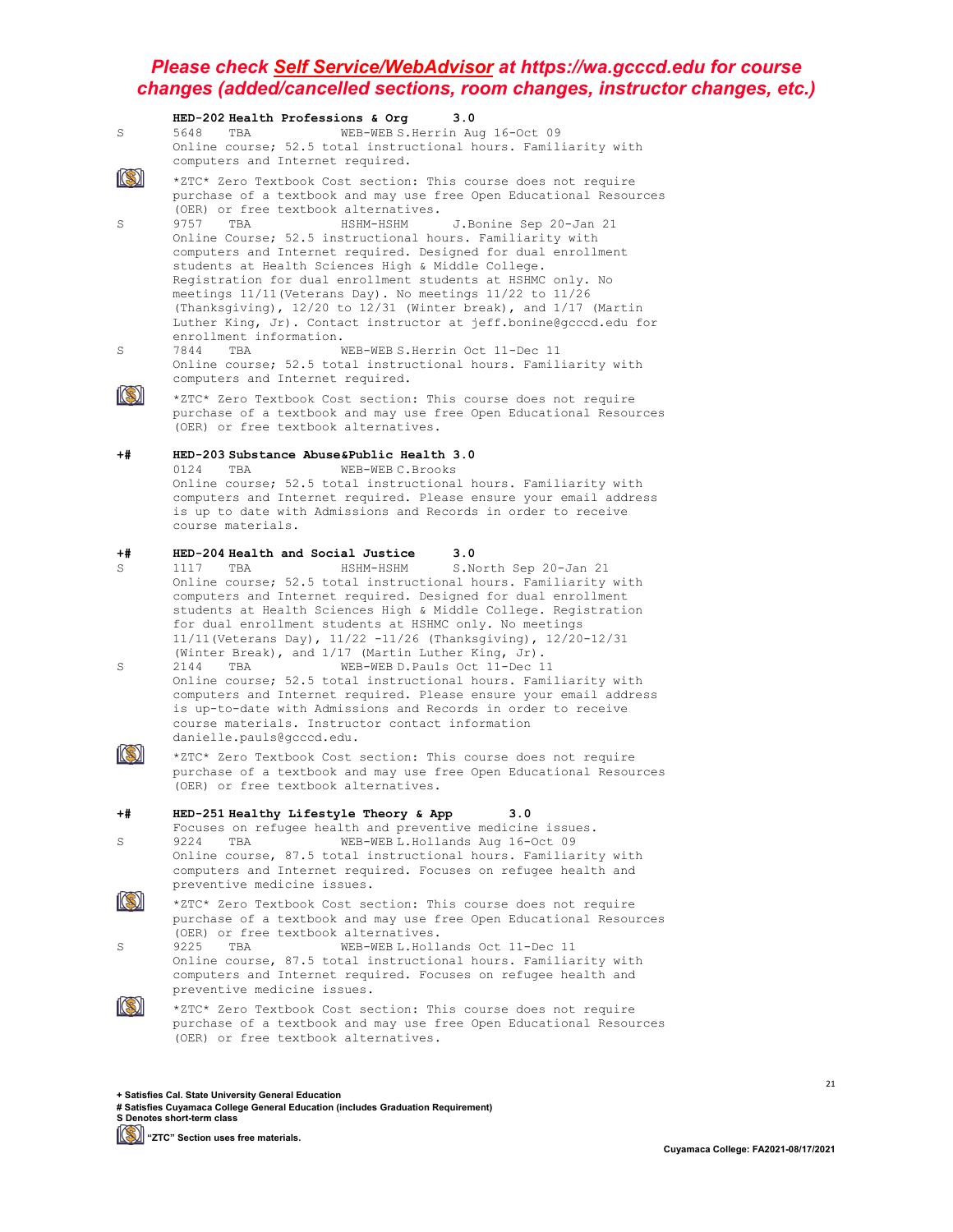| <b>HISTORY</b> |                                                                         |                                                                                                                                                                                                                                                                                                                                     |
|----------------|-------------------------------------------------------------------------|-------------------------------------------------------------------------------------------------------------------------------------------------------------------------------------------------------------------------------------------------------------------------------------------------------------------------------------|
| +#             | HIST-100<br>beginnings to 1500.<br>3133<br>TBA<br>book information see  | Early World History 3.0<br>Study of ancient societies and cultures from historical<br>WEB-WEB P.Utgaard<br>Online course, 52.5 total instructional hours. For course and<br>https://www.cuyamaca.edu/people/peter-utgaard.                                                                                                          |
| +#             | HIST-101<br>2531<br>TBA                                                 | Modern World History 3.0<br>WEB-WEB P.Utgaard<br>Online course, 52.5 total instructional hours. Familiarity with<br>computers and Internet required.                                                                                                                                                                                |
|                |                                                                         | *ZTC* Zero Textbook Cost section: This course does not require<br>purchase of a textbook and may use free Open Educational Resources<br>(OER) or free textbook alternatives. For course and book information,<br>see https://www.cuyamaca.edu/people/peter-utgaard                                                                  |
| +#             | HIST-105<br>through Reformation.<br>2548<br>TBA<br>book information see | Early Western Civilization<br>3.0<br>Overview of early Western Civilization from prehistory<br>WEB-WEB P.Utgaard<br>Online course, 52.5 total instructional hours. For course and<br>https://www.cuyamaca.edu/people/peter-utgaard.                                                                                                 |
| +#             | HIST-107<br>9067<br>TBA                                                 | History of Race & Ethnicity 3.0<br>WEB-WEB J.Miranda<br>Online course, 52.5 total instructional hours. Familiarity with<br>computers and Internet required. Also listed as ETHN 107 #9252.                                                                                                                                          |
| +#<br>S        | HIST-108<br>Civil War.<br>1400<br>TBA<br>1393<br>TBA                    | Early American History 3.0<br>Exploration of early U.S. history from settlement through the<br>WEB-WEB J.Jones Aug 16-Oct 09<br>Online course, 52.5 total instructional hours. Familiarity with<br>computers, Internet required.<br>WEB-WEB S.Haber<br>Online course, 52.5 total instructional hours.                               |
|                | details.<br>1398<br>TBA                                                 | *ZTC* Zero Textbook Cost section: This course does not require<br>purchase of a textbook and may use free Open Educational Resources<br>(OER) or free textbook alternatives. See www.cuyamaca<br>.edu/people/susan-haber for orientation, textbook and Canvas<br>WEB-WEB S. Haber<br>Online course, 52.5 total instructional hours. |
|                | Canvas details.                                                         | *ZTC* Zero Textbook Cost section: This course does not require<br>purchase of a textbook and may use free Open Educational Resources<br>(OER) or free textbook alternatives. See<br>www.cuyamaca.edu/people/susan-haber for orientation, textbook and                                                                               |
| +#             | HIST-109<br>present.<br>1261<br>TBA<br>book information see             | Modern American History<br>3.0<br>Survey of development of the U.S. from Reconstruction to the<br>WEB-WEB P.Utgaard<br>Online course, 52.5 total instructional hours. For course and<br>https://www.cuyamaca.edu/people/peter-utgaard.                                                                                              |
| S              | 7643<br>TBA<br>9619<br>TBA                                              | WEB-WEB J.Jones Oct 11-Dec 11<br>Online course; 52.5 total instructional hours. Familiarity with<br>computers and Internet required.<br>WEB-WEB J.Vazquez<br>Online course, 52.5 total instructional hours. Familiarity with<br>computers and Internet required.                                                                    |

**+ Satisfies Cal. State University General Education # Satisfies Cuyamaca College General Education (includes Graduation Requirement) S Denotes short-term class**

**[Simma)** "ZTC" Section uses free materials.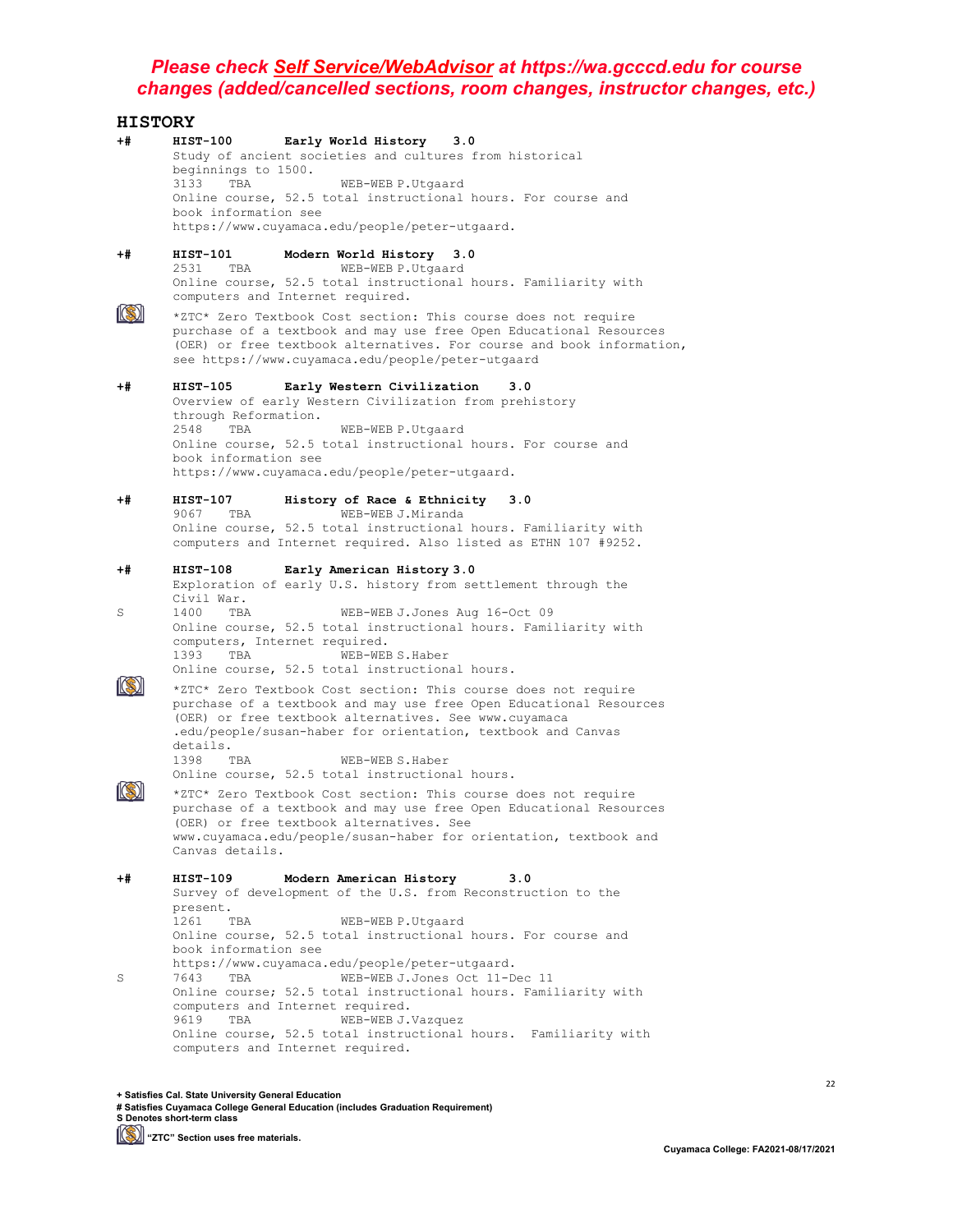**+# HIST-115 Compar Hist of Modern Americas 3.0** 9062 TBA WEB-WEB P.Utgaard Online course, 52.5 total instructional hours. For course and book information see https://www.cuyamaca.edu/people/peter-utgaard.

#### **HUMANITIES**

**+# HUM-110 Principles of the Humanities 3.0** 5697 TBA WEB-WEB E.Cline Online course; 52.5 total instructional hours. Familiarity with computers and Internet required.<br>9058 TBA WEB-WER.L. WEB-WEB J.Thompson Online course, 52.5 total instructional hours. Familiarity with computers and Internet required.



\*ZTC\* Zero Textbook Cost section: This course does not require purchase of a textbook and may use free Open Educational Resources (OER) or free textbook alternatives.

**+# HUM-155 World Mythology - Humanities 3.0** 5696 TBA WEB-WEB P.Utgaard Online course; 52.5 total instructional hours. Familiarity with computers and Internet required.

# **MATHEMATICS**

#### **MATH-060 Foundations - Elem Statistics 2.0** Pass/No Pass only.

Prerequisite: Appropriate placement.

- Corequisite: Concurrent enrollment in MATH 160 OR PSY 215.<br>7748 TBA WEB-WEB R.Polakoski Aug 30-Dec 11 S 7748 TBA WEB-WEB R.Polakoski Aug 30-Dec 11 Online course; 35 total instructional hours. Student must be concurrently enrolled in MATH 160 #7751. For an easy to read math schedule. See https://tinyurl.com/https://tinyurl.com/239r7mes<br>9576 TBA WEB-WEB S.Ruderman Aug 30-Dec 11
- S 9576 TBA WEB-WEB S.Ruderman Aug 30-Dec 11 Online course; 35 total instructional hours. Familiarity with computers and Internet required. Student must be concurrently enrolled in MATH 160 #9577. See https://tinyurl.com/239r7mes for an easy to read math schedule.

#### **+# MATH-160 Elementary Statistics 4.0**

Prerequisite: "C" grade or higher or "Pass" in MATH 110 or appropriate mathematics placement.<br>1325 TBA WEB-WEB B.Elliott A

- S 1325 TBA WEB-WEB B.Elliott Aug 16-Nov 06 Online course; 70 total instructional hours. Familiarity with computers and Internet required. Please visit https://tinyurl.com/yy8ps8zw to complete part 1 of the mandatory online orientation and to find a link to the course syllabus. There will be a Zoom conference meeting on the first day of class as part of the orientation. \$14.99 textbook charge is due at time of registration; this includes all textbooks you need for this course.<br>1469 TBA
- S 1469 TBA WEB-WEB T.Nichols Aug 23-Nov 13 Online course; 70 total instructional hours. Familiarity with computers and Internet required. Please use the following address to view the instructor's syllabus. You may need to copy and paste the link into your browser. https://sites.google.com/view/stats-12a/home. \$14.99 textbook charge is due at time of registration; this includes all textbooks you need for this course.

**+ Satisfies Cal. State University General Education**

**# Satisfies Cuyamaca College General Education (includes Graduation Requirement) S Denotes short-term class**

**(S)** "ZTC" Section uses free materials.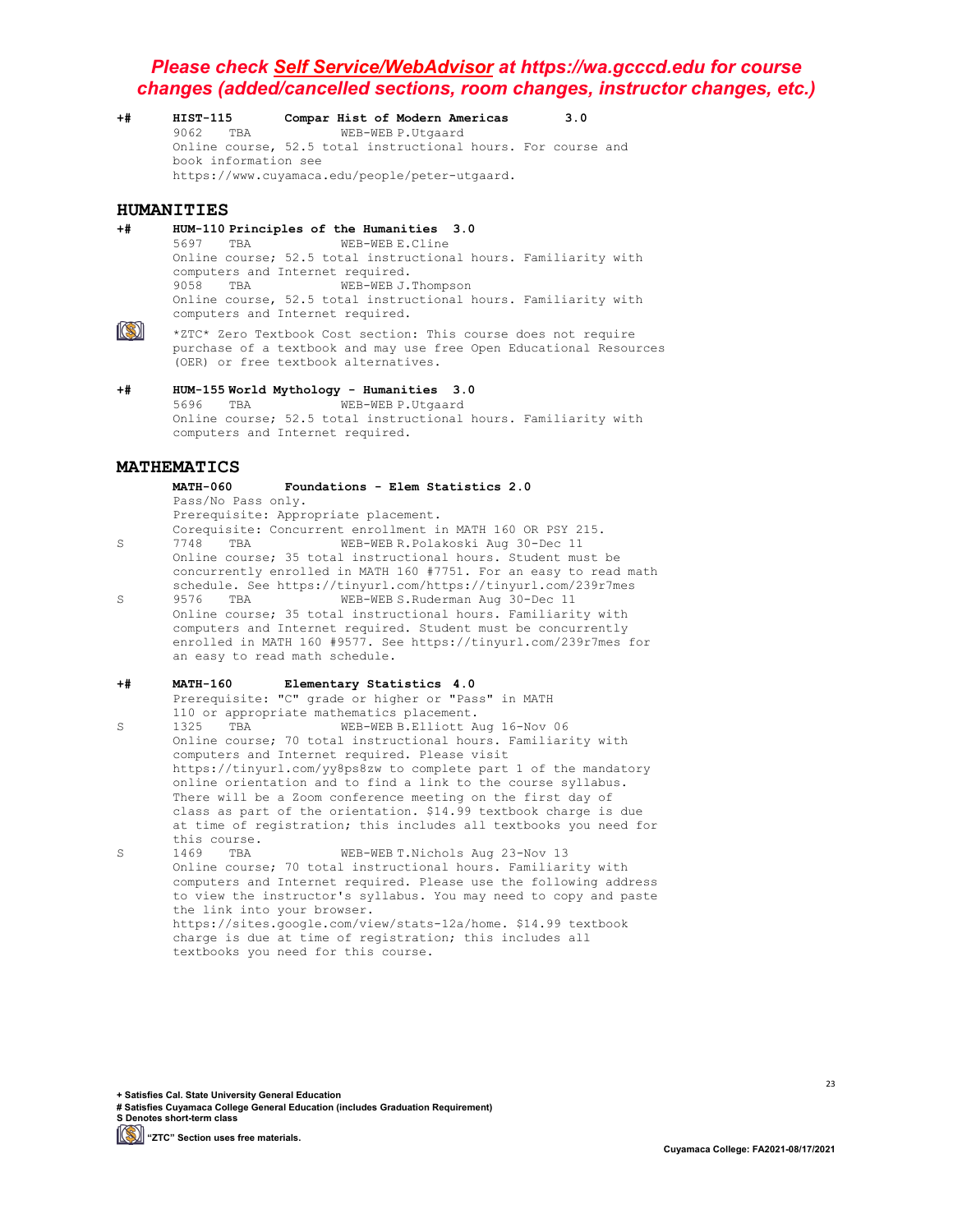|   | (MATH-160 continued)                                                                                                                |
|---|-------------------------------------------------------------------------------------------------------------------------------------|
| S | 6628<br>WEB-WEB B.Elliott Aug 30-Nov 20<br>TBA                                                                                      |
|   | Online course; 70 total instructional hours. Familiarity with                                                                       |
|   | computers and Internet required. Please visit                                                                                       |
|   | https://tinyurl.com/yy8ps8zw to complete part 1 of the                                                                              |
|   | mandatory online orientation and to find a link to the course                                                                       |
|   | syllabus. There will be a Zoom conference meeting on the first                                                                      |
|   | day of class as part of the orientation. \$14.99 textbook charge                                                                    |
|   | is due at time of registration; this includes all textbooks you                                                                     |
|   | need for this course.<br>7751                                                                                                       |
| S | WEB-WEB R. Polakoski Aug 30-Dec 11<br>TBA                                                                                           |
|   | Online course; 70 total instructional hours. The course syllabus<br>can be viewed at https://sites.google.com/view/math160online.   |
|   | Mandatory online orientation is required on Canvas. All items in                                                                    |
|   | the mandatory online orientation must be completed no later than                                                                    |
|   | 11:59 pm (Pacific Standard Time) on the first day of classes (or                                                                    |
|   | within 24 hours after adding the class late).\$14.99 textbook                                                                       |
|   | charge is due at time of registration; this includes all                                                                            |
|   | textbooks you need for this course. Student must be concurrently                                                                    |
|   | enrolled in MATH 060 #7748. See https://tinyurl.com/239r7mes for                                                                    |
|   | an easy to read math schedule.                                                                                                      |
| S | TBA<br>WEB-WEB S. Condon Sep 20-Dec 11<br>8177                                                                                      |
|   | Online course; 70 total instructional hours. Familiarity with                                                                       |
|   | computers and Internet required. The course syllabus can be viewed                                                                  |
|   | at https://tinyurl.com/y6r8r2fr. Mandatory online orientation is                                                                    |
|   | required on Canvas. All items in the mandatory online orientation                                                                   |
|   | must be completed no later than 11:59pm (Pacific Standard Time)<br>on the first day of classes (or within 24 hours after adding the |
|   | class late). \$14.99 textbook charge is due at time of                                                                              |
|   | registration; this includes all textbooks you need for this                                                                         |
|   | course.                                                                                                                             |
| S | 8111<br>WEB-WEB A. Arroyo Sep 13-Dec 11<br>TBA                                                                                      |
|   | Online course, 70 total instructional hours. Familiarity with                                                                       |
|   | computers and Internet required. The course syllabus can be                                                                         |
|   | viewed at                                                                                                                           |
|   | https://sites.google.com/view/cuyamaca-math-arroyo/home.                                                                            |
|   | Mandatory online orientation is required on Canvas. All items in                                                                    |
|   | the mandatory online orientation must be completed no later than                                                                    |
|   | 11:59 pm (Pacific Standard Time) on the first day of classes (or                                                                    |
|   | within 24 hours after adding the class late). \$14.99 textbook                                                                      |
|   | charge is due at time of registration; this includes all<br>textbooks you need for this course.                                     |
| S | TBA<br>WEB-WEB T. Nichols Sep 07-Dec 04<br>9133                                                                                     |
|   | Online course, 70 total instructional hours. Familiarity with                                                                       |
|   | computers and Internet required. Please use the following address                                                                   |
|   | to view the instructor's syllabus. You may need to copy and paste                                                                   |
|   | the link into your browser.                                                                                                         |
|   | https://sites.google.com/view/stats-12b/home. \$14.99 textbook                                                                      |
|   | charge is due at time of registration; this includes all                                                                            |
|   | textbooks you need for this course.                                                                                                 |
| S | WEB-WEB A. Arroyo Sep 13-Dec 11<br>9909<br>TBA                                                                                      |
|   | Online course; 70 total instructional hours. Familiarity with                                                                       |
|   | computers and Internet required. The course syllabus can be                                                                         |
|   | viewed at                                                                                                                           |
|   | https://sites.google.com/view/cuyamaca-math-arroyo/home.<br>Mandatory online orientation is required on Canvas. All items in        |
|   | the mandatory online orientation must be completed no later than                                                                    |
|   | 11:59 pm (Pacific Standard Time) on the first day of classes (or                                                                    |
|   | within 24 hours after adding the class late). \$14.99 textbook                                                                      |
|   | charge is due at time of registration; this includes all                                                                            |
|   | textbooks you need for this course.                                                                                                 |
|   |                                                                                                                                     |

**+ Satisfies Cal. State University General Education # Satisfies Cuyamaca College General Education (includes Graduation Requirement) S Denotes short-term class**

**"ZTC" Section uses free materials.**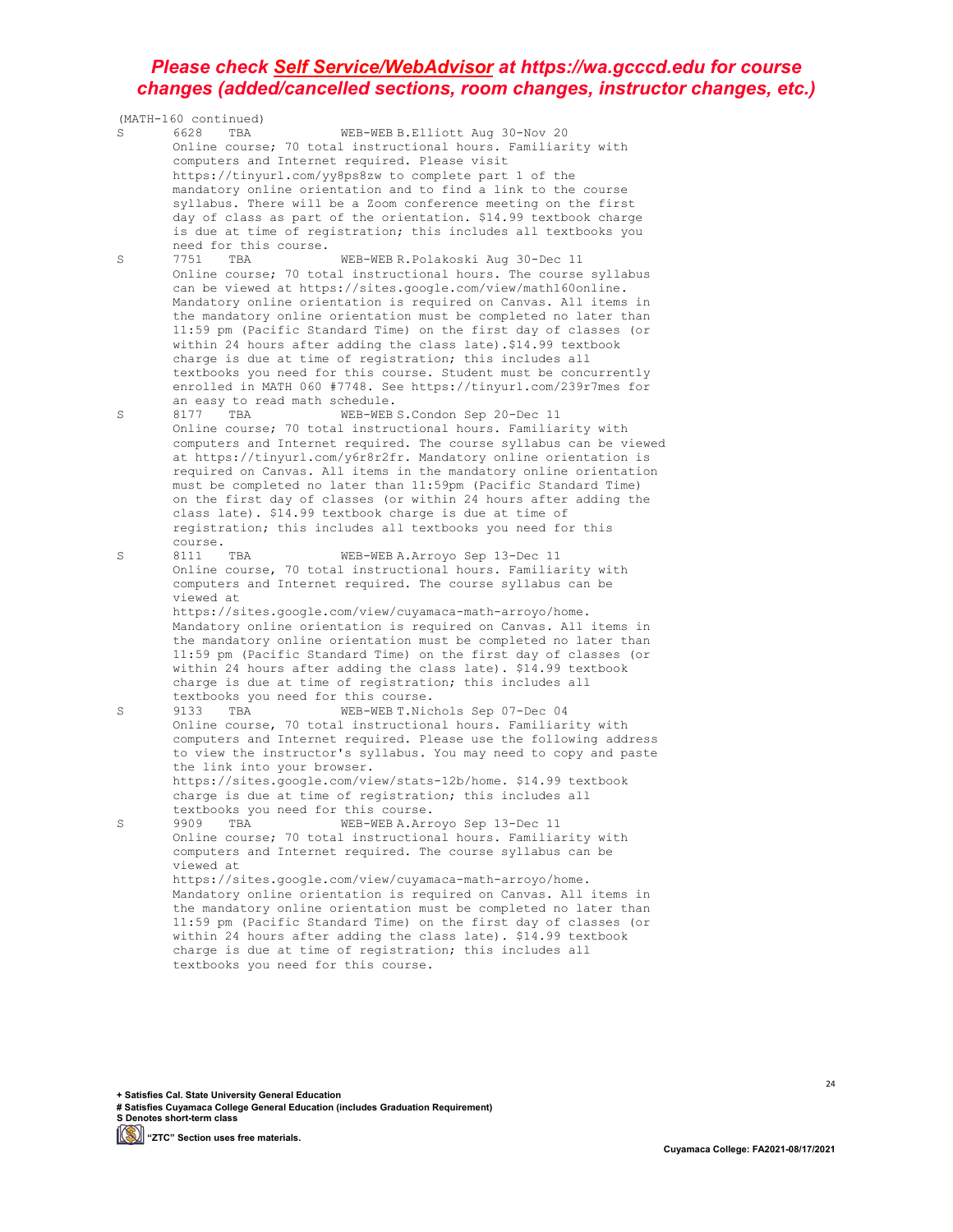**+# MATH-245 Discrete Mathematics 3.0** Prerequisite: "C" grade or higher or "Pass" in MATH 280 or equivalent.<br>7747 TBA S 7747 TBA WEB-WEB T. Nichols Sep 13-Dec 11 Online course, 52.5total instructional hours. Familiarity with computers and Internet required. Please use the following address to view the instructor's syllabus. You may need to copy and paste the link into your browser. https://sites.google.com/view/discrete-a/home

#### **MUSIC**

- **+# MUS-110 Great Music Listening 3.0** WEB-WEB H.Vorwerck Aug 16-Oct 09 Online course, 52.5 total instructional hours. Familiarity with computers and Internet required.<br>2662 TBA WEB-WEB J. WEB-WEB J.Sepulvado Online course, 52.5 total instructional hours. Familiarity with computers and Internet required.<br>4101 TBA WEB-WEB H.
- S 4101 TBA WEB-WEB H.Vorwerck Oct 11-Dec 11 Online course, 52.5 total instructional hours. Familiarity with computers and Internet required.

- **+# MUS-111 History of Jazz 3.0** S 8009 TBA WEB-WEB S.Walton Aug 16-Oct 09 Online course; 52.5 total instructional hours. Familiarity with computers and Internet required. See www.cuyamaca.edu/scott.walton for orientation. Assignments are due at end of first week.<br>2628 TBA WEB-WEBS.Walton Oct 11-Dec 11
- S 2628 TBA WEB-WEB S.Walton Oct 11-Dec 11 Online course, 52.5 total instructional hours. Familiarity with computers and Internet required. See https://www.cuyamaca.edu/faculty-directory/scott-walton.php Assignments are due at end of first week.

# **+# MUS-115 History of Rock Music 3.0**

S 7970 TBA WEB-WEB D.Bigham Aug 16-Oct 09 Online course; 52.5 total instructional hours. Familiarity with computers, Internet required.<br>2667 TBA WEB-WEB D.Bigham 2667 TBA WEB-WEB D.Bigham Online course; 52.5 total instructional hours. Familiarity with computers, Internet required.

# **+# MUS-116 Introduction to World Music 3.0**

- WEB-WEB A.Hacker Aug 16-Oct 09 Online course; 52.5 total instructional hours. Familiarity with computers, Internet required.<br>7530 TBA WEB-WEB S 7530 TBA WEB-WEB A.Hacker Oct 11-Dec 11 Online course; 52.5 total instructional hours. Familiarity with computers, Internet required.
- **+# MUS-123 History of Hip-Hop Culture 3.0** WEB-WEB T.Babin Online course, 52.50 total instructional hours. Familiarity with computers and Internet required.

# **NUTRITION**<br>+# NUTR-155

- **+# NUTR-155 Introduction to Nutrition 3.0**
- Formerly HED 155.<br>6125 TBA S 6125 TBA HSHM-HSHM S.North Sep 20-Jan 21 Online Course; 52.5 instructional hours. Designed for dual enrollment students at Health Sciences High & Middle College. Registration for dual enrollment students at HSHMC only. No meetings 11/11(Veterans Day), 11/22 -11/26 (Thanksgiving),12/20-12/31 (Winter Break), and 1/17 (Martin Luther King, Jr). Contact instructor shayna.north@gcccd.edu for enrollment information.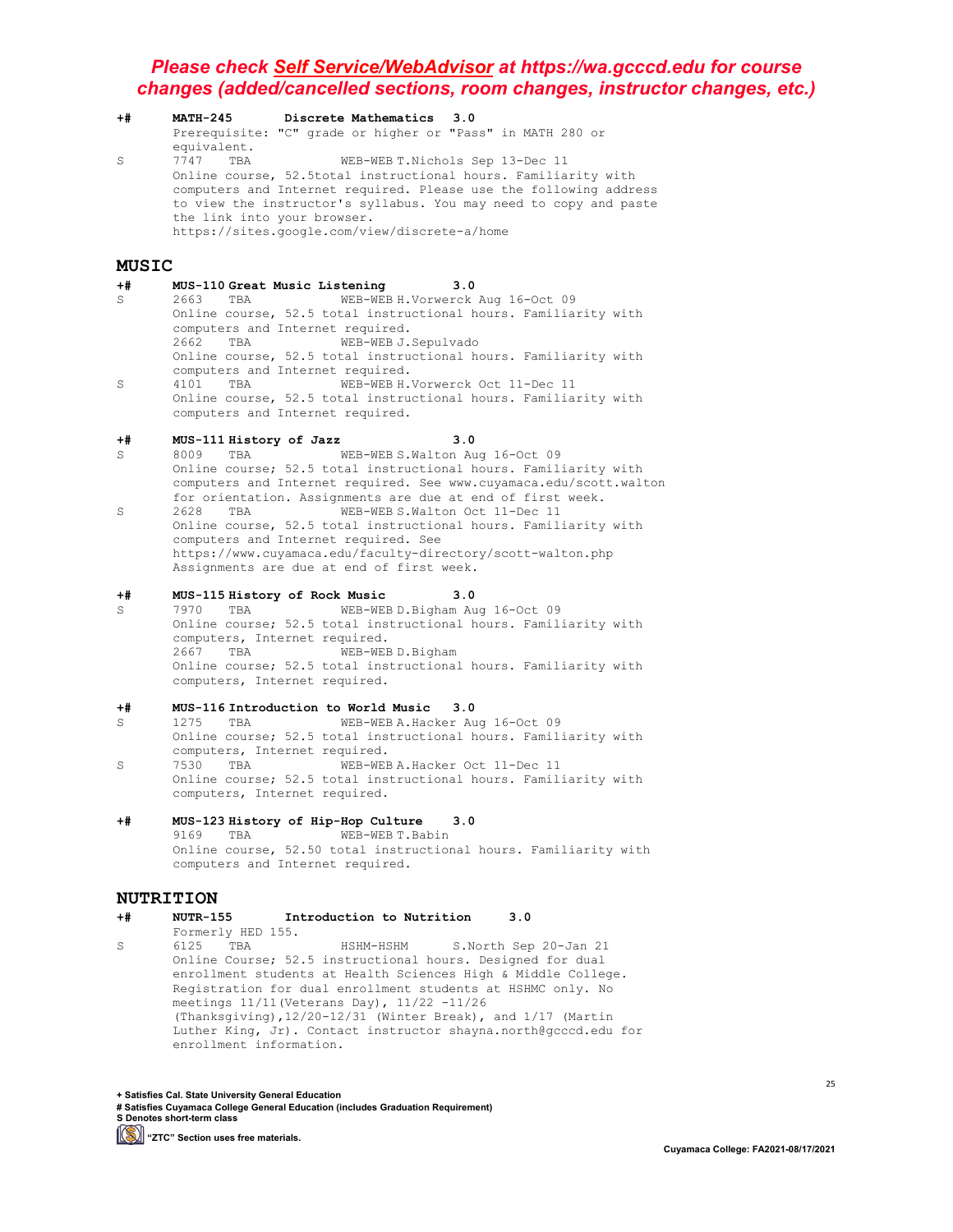(NUTR-155 continued) 6126 TBA WEB-WEB D.Pauls Online course; 52.5 total instructional hours. Email Danielle.Pauls@gcccd.edu by 8/19. 13) \*ZTC\* Zero Textbook Cost section: This course does not require purchase of a textbook and may use free Open Educational Resources (OER) or free textbook alternatives. **+# NUTR-158 Nutrition - Fitness & Sports 3.0** Formerly HED 158.<br>6128 TBA S 6128 TBA WEB-WEB D.Pauls Oct 11-Dec 11 Online course, 52.5 total instructional hours. Instructor contact information danielle.pauls@gcccd.edu 13) \*ZTC\* Zero Textbook Cost section: This course does not require purchase of a textbook and may use free Open Educational

Resources (OER) or free textbook alternatives.

# **OCEANOGRAPHY**

**+# OCEA-112 Introduction to Oceanography 3.0** Study of Earth's dynamic ocean environment.<br>2162 TBA WEB-WEBM.Ortega WEB-WEB M.Ortega Online course, 52.5 total instructional hours. Familiarity with computers and Internet required.<br>5590 TBA WEB-WEBM. WEB-WEB M.Ortega Online course; 52.5 total instructional hours. Familiarity with computers and Internet required.

#### **PARALEGAL STUDIES**

- **PARA-120 Intro to Administrative Law 2.0** S 9051 TBA WEB-WEB H.Rucker Sep 13-Oct 23 Online course, 35 total instructional hours. Familiarity with computers and Internet required.  $\ket{S}$ \*ZTC\* Zero Textbook Cost section: This course does not require purchase of a textbook and may use free Open Educational Resources (OER) or free textbook alternatives. **PARA-140 Intro to Crim Law & Procedures 1.0** S 9054 TBA WEB-WEB E.Sturgeon Aug 16-Sep 18 Online course, 17.5 total instructional hours. Familiarity with computers and Internet required. **PARA-145 Estate Planning 2.0** Prerequisite: "C" grade or higher or "Pass" in PARA 100 or equivalent. Recommended Preparation: Familiarity with Canvas learning platform, basic computing, rudimentary understanding of contracts and property law.<br>9053 TBA WEB-W S 9053 TBA WEB-WEB J.Rettinger Oct 18-Dec 04 Online course, 35 total instructional hours. Familiarity with computers and Internet required.  $\left\| \left( \mathbb{S}\right) \right\|$ \*ZTC\* Zero Textbook Cost section: This course does not require purchase of a textbook and may use free Open Educational Resources (OER) or free textbook alternatives. **PARA-175 Electronic Discovery 1.0** Recommended Preparation: PARA 100 or PARA 110. S 9130 TBA WEB-WEB J.Hafner Sep 20-Oct 30 Online course, 17.5 total instructional hours. Familiarity with computers and Internet required.
- $\ket{S}$ \*ZTC\* Zero Textbook Cost section: This course does not require purchase of a textbook and may use free Open Educational Resources (OER) or free textbook alternatives.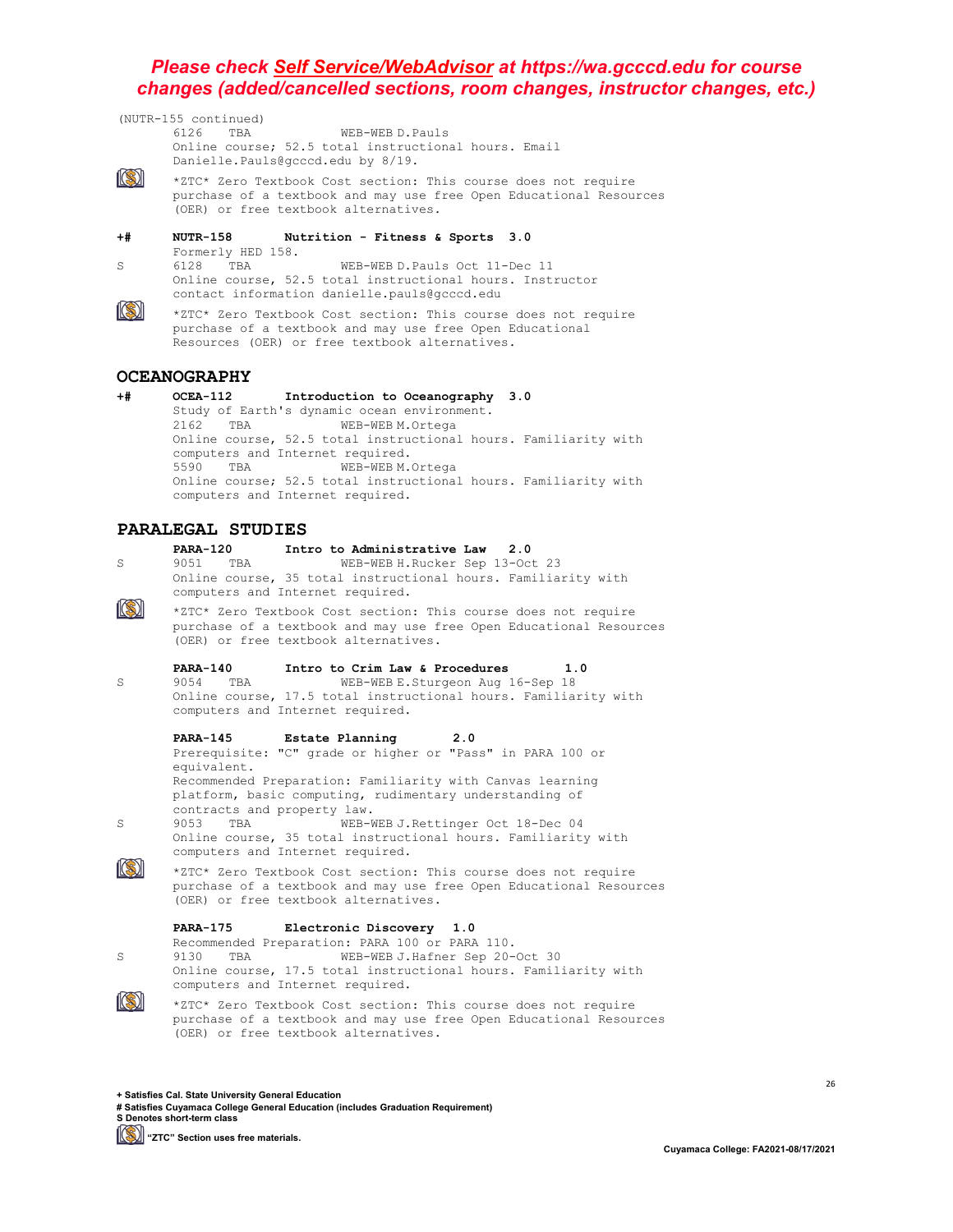# **PERSONAL DEV-SUCCESS SERVICES**

**PDSS-081 Self-Advocacy 1.0** Pass/No Pass only. Recommended for students with disabilities.<br>9299 TBA WEB-WEB R. Panganiban WEB-WEB R.Panganiban Online course, 8.75 total instructional hours. Familiarity with computers and Internet required.

# PHILOSOPHY<br>+# PHIL-110

#### **+# PHIL-110 A General Intro to Philosophy 3.0**

5698 TBA WEB-WEB C.Hammond Online course; 52.5 total instructional hours. Familiarity with computers and Internet required. Contact courtney.hammond@gcccd.edu for details.

- **+# PHIL-125 Critical Thinking 3.0** 5699 TBA WEB-WEB J.Thompson Online course; 52.5 total instructional hours. Familiarity with computers and Internet required.
- $\circledR$ \*ZTC\* Zero Textbook Cost section: This course does not require purchase of a textbook and may use free Open Educational Resources (OER) or free textbook alternatives.<br>9901 TBA WEB-WEB J.Thom WEB-WEB J.Thompson Online course; 52.5 total instructional hours. Familiarity with computers and Internet required.

#### **+# PHIL-130 Logic 3.0**

2577 TBA WEB-WEB C.Hammond Online course; 52.5 total instructional hours. Familiarity with computers and Internet required. Contact Courtney.hammond@gcccd.edu for details by 8/17.

# **+# PHIL-140 Problems in Ethics 3.0**

WEB-WEB C.Hammond Online course, 52.5 total instructional hours. Familiarity with computers and Internet required. Contact Courtney.hammond@gcccd.edu for details by 8/17.

# **PHIL-141 Bioethics 3.0**

7937 TBA WEB-WEB C.Hammond Online course, 52.5 total instructional hours. Familiarity with computers and Internet required. Contact courtney.hammond@gcccd.edu for details by 8/17.

**PHYSICS**<br>+# PHYC-130  $Fundamentals of Physics 4.0$ Prerequisite: "C" grade or higher or "Pass" or concurrent enrollment in MATH 180 or equivalent.<br>2158 TBA WEB-WEB S.Stamb WEB-WEB S.Stambach Online course; 105 total instructional hours. Familiarity with computers and Internet required.<br>7894 TBA WEB-WEBS. WEB-WEB S.Stambach Online course; 105 total instructional hours. Familiarity with computers and Internet required.

#### **+# PHYC-131 Fundamentals of Physics 4.0** Prerequisite: "C" grade or higher or "Pass" in PHYC 130 or equivalent.<br>9154 TBA WEB-WEB S.Stambach Online course; 105 total instructional hours. Familiarity with computers and Internet required.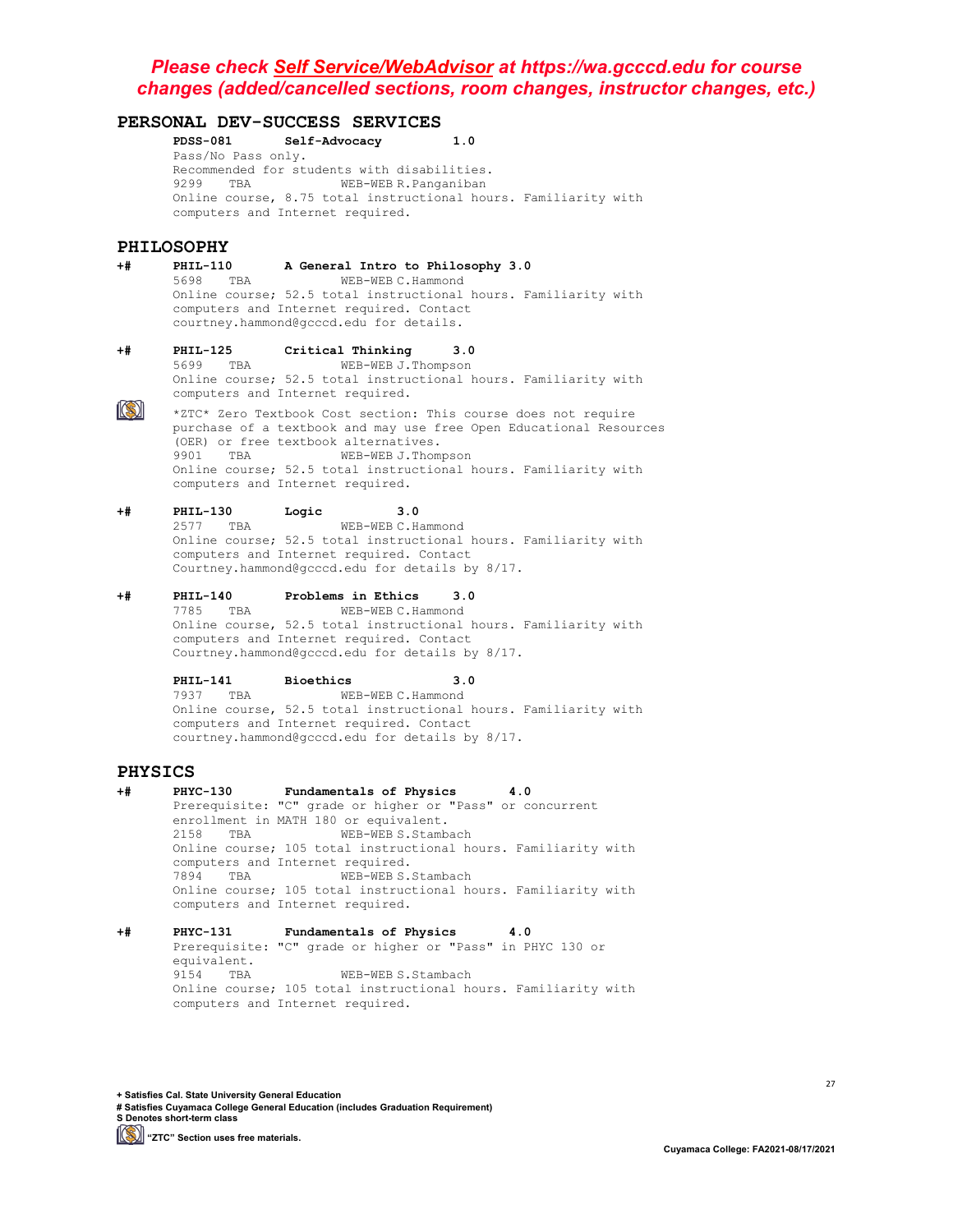**+# PHYC-210 Wave Motion and Modern Physics 5.0** Prerequisite: "C" grade or higher or "Pass" in PHYC 190 or equivalent; "C" grade or higher or "Pass" in MATH 281 or equivalent or concurrent enrollment.<br>0148 TBA WEB-WEB D. Tibbe WEB-WEB D.Tibbets Online course; 122.5 total instructional hours. Familiarity with computers and Internet required.

# **POLITICAL SCIENCE**<br>+# POSC-120 Pol

- **+# POSC-120 Politics & Political Analysis 3.0** Basic approaches, perspectives and techniques of the political scientist.<br>7978 TBA S 7978 TBA HSHM-HSHM J.Franco Sep 20-Jan 21 Online course; 52.5 total instructional hours. Familiarity with computers and Internet required. Designed for dual enrollment students at Health Sciences High and Middle College. Registration for dual enrollment students at HSHMC only. No meetings 11/11 (Veterans Day), 11/22 -11/26 (Thanksgiving), 12/20-12/31 (Winter Break), and 1/17 (Martin Luther King, Jr).
- **+# POSC-121 Intro to U.S. Govt & Politics 3.0** Introduction to concepts and structures of U.S. government and politics.<br>1712 TBA S 1712 TBA WEB-WEB J. Franco Aug 16-Oct 09 Online course, 52.5 total instructional hours. Familiarity with computers and Internet required. Email josue.franco@gcccd.edu.
- $\|(\mathbb{S})\|$ \*ZTC\* Zero Textbook Cost section: This course does not require purchase of a textbook and may use free Open Educational Resources (OER) or free textbook alternatives.<br>7972 TBA WEB-WEB J.Franco WEB-WEB J.Franco Online course; 52.5 total instructional hours. Familiarity with computers and Internet required. Email josue.franco@gcccd.edu.
- $\circledR$ \*ZTC\* Zero Textbook Cost section: This course does not require purchase of a textbook and may use free Open Educational Resources (OER) or free textbook alternatives.<br>7658 TBA WEB-WEB J.Franco Oct 11-S 7658 TBA WEB-WEB J.Franco Oct 11-Dec 11
	- Online course, 52.5 total instructional hours. Familiarity with computers and Internet required.
- $\ket{\mathbb{S}}$ \*ZTC\* Zero Textbook Cost section: This course does not require purchase of a textbook and may use free Open Educational Resources (OER) or free textbook alternatives.

# **+# POSC-130 Intro International Relations 3.0**

- WEB-WEB J.Franco Oct 11-Dec 11 Online course, 52.5 total instructional hours. Familiarity with computers and Internet required.
- $\ket{\mathbb{S}}$ \*ZTC\* Zero Textbook Cost section: This course does not require purchase of a textbook and may use free Open Educational Resources (OER) or free textbook alternatives.

#### **PSYCHOLOGY**

- **+# PSY-120 Introductory Psychology 3.0** The science of human behavior, thought and emotion.<br>1714 TBA WEB-WEB S. Weinert Aug 16-Oct S 1714 TBA WEB-WEB S.Weinert Aug 16-Oct 09 Online course, 52.5 total instructional hours. Familiarity with computers and Internet required.<br>7971 TBA WEB-WEBM. S 7971 TBA WEB-WEB M. Salazar Aug 16-Oct 09 Online course; 52.5 total instructional hours. Familiarity with computers, Internet required.<br>7977 TBA HSHM-HSHM S 7977 TBA HSHM-HSHM M.Mansoor Sep 20-Jan 21
- Online course; 52.5 total instructional hours. Designed for dual enrollment students at Health Sciences High and Middle College; registration for dual enrollment students at HSHMC only. Contact instructor for enrollment information.

**+ Satisfies Cal. State University General Education**

**# Satisfies Cuyamaca College General Education (includes Graduation Requirement) S Denotes short-term class**

**[Simma]** "ZTC" Section uses free materials.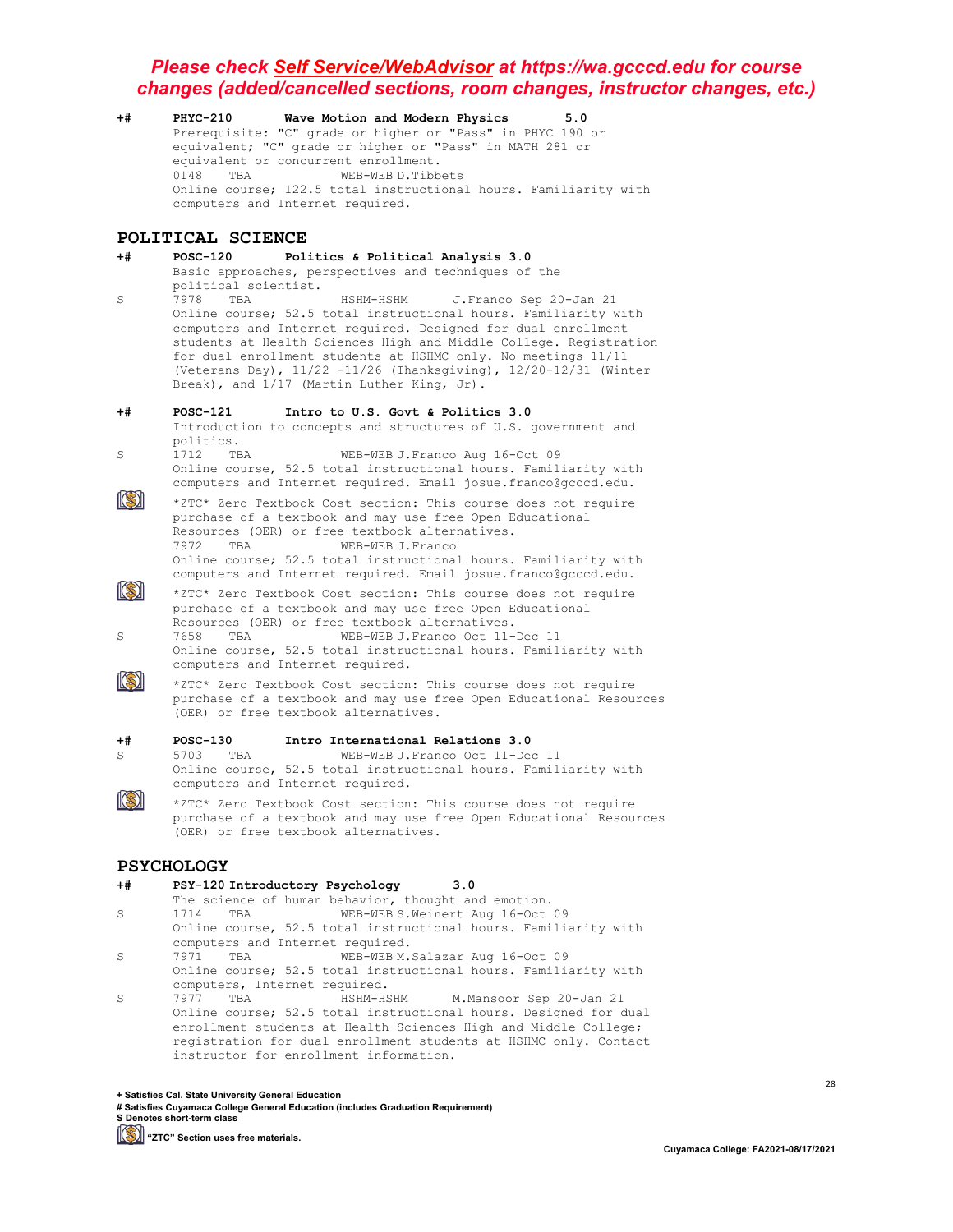|      | (PSY-120 continued)                                                                 |
|------|-------------------------------------------------------------------------------------|
|      | 2579<br>TBA<br>WEB-WEB M. Salazar                                                   |
|      | Online course; 52.5 total instructional hours. Familiarity with                     |
|      | computers, Internet required.                                                       |
| S    | WEB-WEB S. Weinert Oct 11-Dec 11<br>1715<br>TBA                                     |
|      | Online course, 52.5 total instructional hours. Familiarity with                     |
|      | computers and Internet required.                                                    |
|      |                                                                                     |
| +#   | PSY-125 Cross-Cultural Psychology<br>3.0                                            |
| S    | WEB-WEB M.Salazar Oct 11-Dec 11<br>9056<br>TBA                                      |
|      | Online course, 52.5 total instructional hours. Familiarity with                     |
|      | computers and Internet required.                                                    |
|      |                                                                                     |
| $+#$ | PSY-140 Physiological Psychology<br>3.0                                             |
|      | The relationship between bodily processes, human thought and                        |
|      | emotion.                                                                            |
|      | Prerequisite: "C" grade or higher or "Pass" in PSY 120 or                           |
|      | equivalent.<br>2590<br>WEB-WEB S.Weinert<br>TBA                                     |
|      | Online course, 52.5 total instructional hours. Familiarity with                     |
|      | computers and Internet required.                                                    |
|      |                                                                                     |
| +#   | PSY-150 Developmental Psychology<br>3.0                                             |
|      | Changes in thought, emotion and behavior throughout the life                        |
|      | span.                                                                               |
|      | Prerequisite: "C" grade or higher or "Pass" in PSY 120 or                           |
|      | equivalent                                                                          |
|      | 9605<br>WEB-WEB S.Weinert<br>TBA                                                    |
|      | Online course; 52.5 total instructional hours. Familiarity with                     |
|      | computers and Internet required. For further information contact                    |
|      | steve.weinert@gcccd.edu.                                                            |
|      | *ZTC* Zero Textbook Cost section: This course does not require                      |
|      | purchase of a textbook and may use free Open Educational                            |
|      | Resources (OER) or free textbook alternatives.                                      |
|      |                                                                                     |
| $+#$ | 3.0<br>PSY-170 Abnormal Psychology                                                  |
|      | Research/theory involving the causes and treatment of                               |
|      | psychological disorders.                                                            |
|      | 3145<br>TBA<br>WEB-WEB T. Doyle                                                     |
|      | Online course; 52.5 total instructional hours. Familiarity with                     |
|      | computers and Internet required. For more information see                           |
|      | https://www.cuyamaca.edu/faculty-directory/tom-doyle/index.php.                     |
|      | PSY-205 Research Methods in Psychology<br>3.0                                       |
|      | Prerequisite: "C" grade or higher or "Pass" in PSY 120, and                         |
|      | 215 or MATH 160 or equivalent.                                                      |
|      | 9057<br>WEB-WEB M. Salazar<br>TBA                                                   |
|      | Online course, 52.5 total instructional hours. Familiarity with                     |
|      | computers and Internet required.                                                    |
|      |                                                                                     |
|      | REAL ESTATE                                                                         |
|      |                                                                                     |
|      | RE-190 Real Estate Principles<br>3.0<br>TBA                                         |
|      | WEB-WEB G. Daunoras<br>0279<br>Online course; 52.5 total instructional hours. Email |
|      | gregory.daunoras@gcccd.edu for details.                                             |
|      |                                                                                     |
|      |                                                                                     |
|      | 3.0                                                                                 |
|      | RE-193 Real Estate Legal Aspects<br>WEB-WEB J.Hafner<br>5017<br>TBA                 |
|      | Online course; 52.5 total instructional hours. Familiarity with                     |
|      | computers and Internet required. Contact instructor at<br>John.hafner@gcccd.edu     |

### **RE-201 Real Estate Property Mgmt 3.0**

5637 TBA WEB-WEB S.Yepiz Online course; 52.5 total instructional hours. Familiarity with computers and Internet required. Contact instructor at susan.yepiz@gcccd.edu

**+ Satisfies Cal. State University General Education # Satisfies Cuyamaca College General Education (includes Graduation Requirement) S Denotes short-term class**

**[Simmal]** "ZTC" Section uses free materials.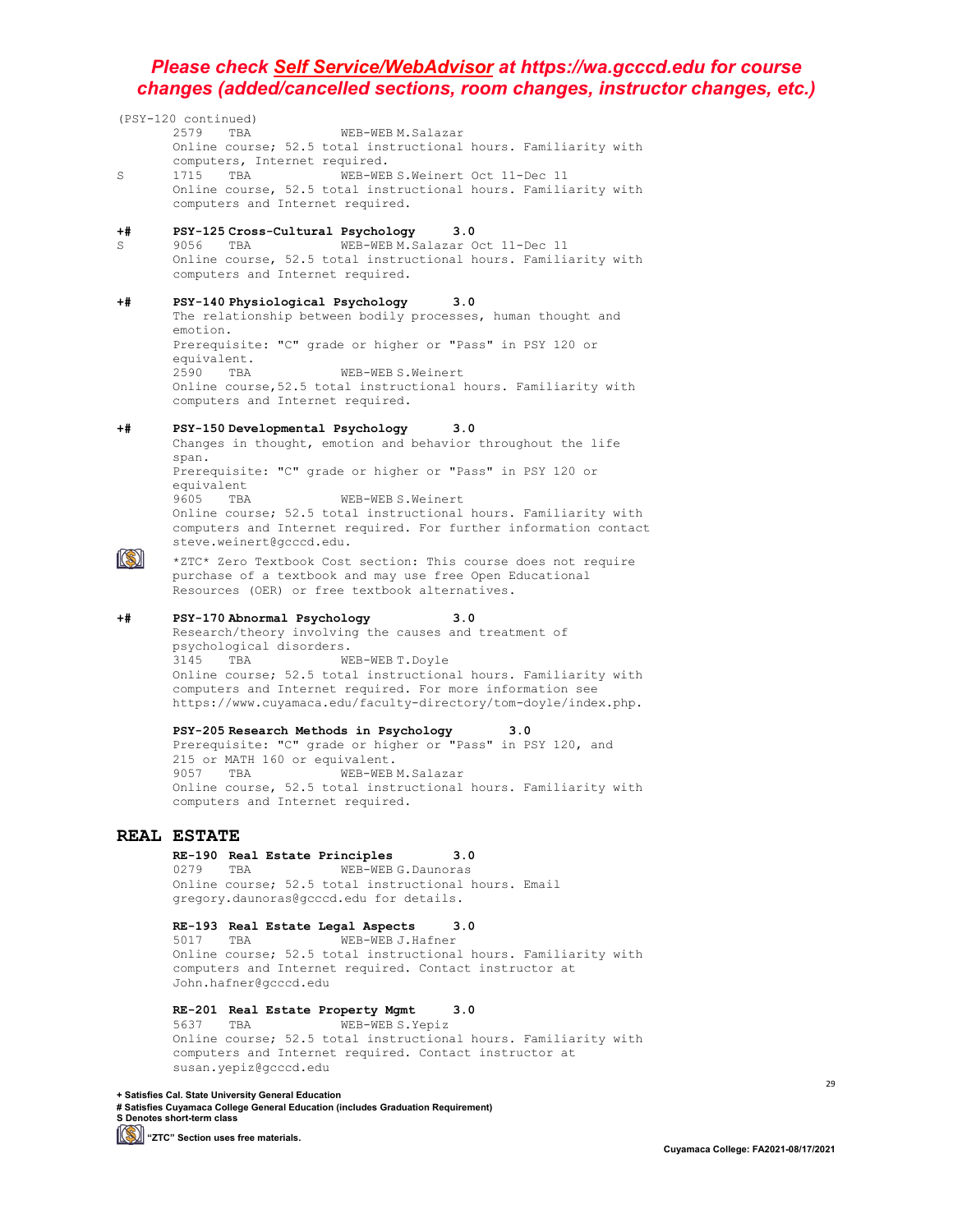# **RELIGIOUS STUDIES**<br>+# RELG-120 World

**RELG-120 World Religions 3.0**<br>2595 TBA **WEB-WEB D.Hull** 2595 TBA WEB-WEB D.Hull Online course; 52.5 total instructional hours. Familiarity with computers and Internet required.

#### **SOCIOLOGY**

- **+# SOC-120 Introductory Sociology 3.0** Social theories and methods; social institutions, interaction and social changes.<br>1760 TBA WEB-WEB U.Hines Online course; 52.5 total instructional hours. Familiarity with computers and Internet required. Familiarity with computers and Internet required. See www.introsoc.com for orientation; see FAQ page. Email questions to ursula.hines@gcccd.edu<br>2593 TBA WER-WER U.Hines WEB-WEB U.Hines Online course; 52.5 total instructional hours. Familiarity with computers and Internet required.<br>9883 TBA WEB-WEBC. WEB-WEB C.Anderson Online course; 52.5 total instructional hours. Familiarity with computers and Internet required.<br>9884 TBA WEB-WEBR. WEB-WEB R.Jacob-Almeida Online course; 52.5 total instructional hours. Familiarity with computers and Internet required.
- **+# SOC-125 Marriage, Fam & Alt Lifestyles 3.0** Understanding factors conducive to successful marital and family relationships.<br>2781 TBA WEB-WEB R.Horn Langford Online course, 52.5 total instructional hours. Familiarity with computers and Internet required.

# **SPANISH**<br>+# span-120

**+# SPAN-120 Spanish I 5.0** WEB-WEB K.Gutierrez Online course, 87.50 instructional hours. Familiarity with computers and Internet required.  $\circledR$ \*ZTC\* Zero Textbook Cost section: This course does not require purchase of a textbook and may use free Open Educational Resources (OER) or free textbook alternatives.<br>2617 TBA WEB-WEB A.Stere-Lugo 2617 TBA WEB-WEB A.Stere-Lugo Online course, 87.50 instructional hours. Familiarity with computers and Internet required.  $\circledR$ \*ZTC\* Zero Textbook Cost section: This course does not require purchase of a textbook and may use free Open Educational Resources (OER) or free textbook alternatives.<br>2620 TBA WEB-WEBC.Caste WEB-WEB C.Castellanos

Online course; 87.5 total instructional hours. Familiarity with computers and Internet required.

\*ZTC\* Zero Textbook Cost section: This course does not require purchase of a textbook and may use free Open Educational Resources (OER) or free textbook alternatives.<br>9915 TBA WEB-WEBA Stere WEB-WEB A.Stere-Lugo Online course, 87.50 instructional hours. Familiarity with computers and Internet required.

 $\mathbb{C}$ 

 $\|(\mathbb{S})\|$ 

\*ZTC\* Zero Textbook Cost section: This course does not require purchase of a textbook and may use free Open Educational Resources (OER) or free textbook alternatives.

**+# SPAN-121 Spanish II 5.0** Prerequisite: "C" grade or higher or "Pass" in SPAN 120 or two years of high school Spanish or equivalent.<br>2601 TBA WEB-WEBC.Diaz WEB-WEB C.Diaz Online course, 87.5 total instructional hours. Familiarity with computers and Internet required.

**+ Satisfies Cal. State University General Education**

**<sup>#</sup> Satisfies Cuyamaca College General Education (includes Graduation Requirement) S Denotes short-term class**